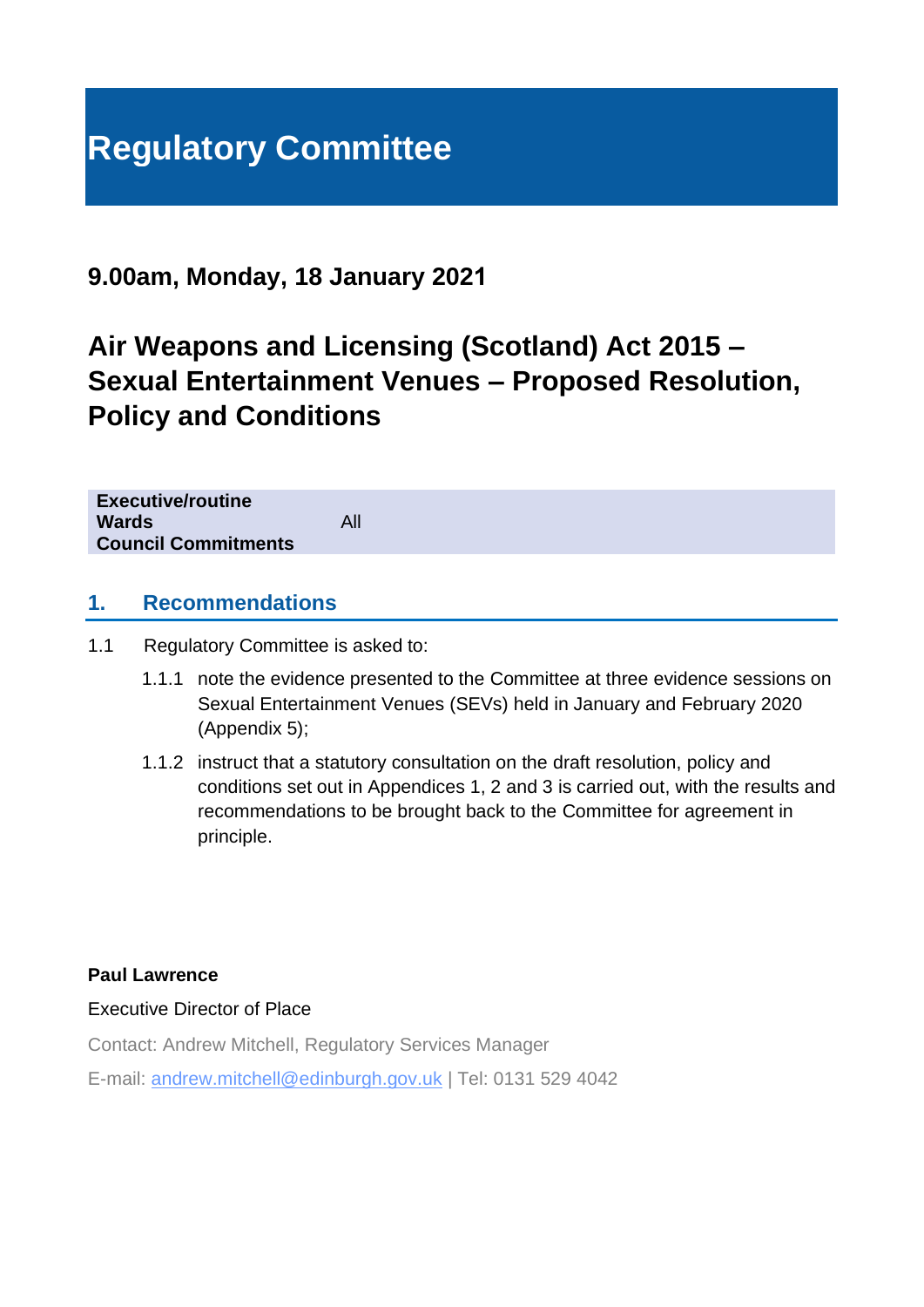# **Report**

## **Air Weapons and Licensing (Scotland) Act 2015 – Sexual Entertainment Venues – Proposed Resolution, Policy and Conditions**

## **2. Executive Summary**

- 2.1 The Air Weapons and Licensing (Scotland) Act 2015 ('the 2015 Act') adds new sections to the Civic Government (Scotland) Act 1982 which enable local authorities to introduce a discretionary licensing system for sexual entertainment venues (SEVs). This report provides Committee with a proposed policy statement, licence conditions and resolution for SEVs, as a result of information gathered from an initial public consultation and subsequent evidence sessions.
- 2.2 The report recommends that Committee agrees to publish the draft Resolution, policy and conditions in principle and instructs officers to carry out a statutory consultation exercise to gather further views.

## **3. Background**

- 3.1 Section 76 of the Air Weapons and Licensing (Scotland) Act 2015 adds new sections 45A to 45C to the Civic Government (Scotland) Act 1982 ('the 1982 Act') in order to introduce a discretionary licensing regime for SEVs. Section 76 also amends section 41 of the 1982 Act to specifically exclude sexual entertainment venues from the definition of places of public entertainment, which ensures that a public entertainment licence cannot also be required for those venues. A SEV licence will only be required where a local authority makes a resolution in these terms under new section 45B of the 1982 Act.
- 3.2 On 21 March 2019 a commencement order was laid before the Scottish Parliament which provides local authorities with the necessary powers to introduce a discretionary licensing regime for SEVs.
- 3.3 Following a period of consultation, on 3 February 2014 the Regulatory Committee agreed to amend the Public Entertainment Resolution to remove premises used as 'saunas or massage parlours' from the requirement to obtain a Public Entertainment Licence. Any new regulatory regime which is introduced will not apply to such premises.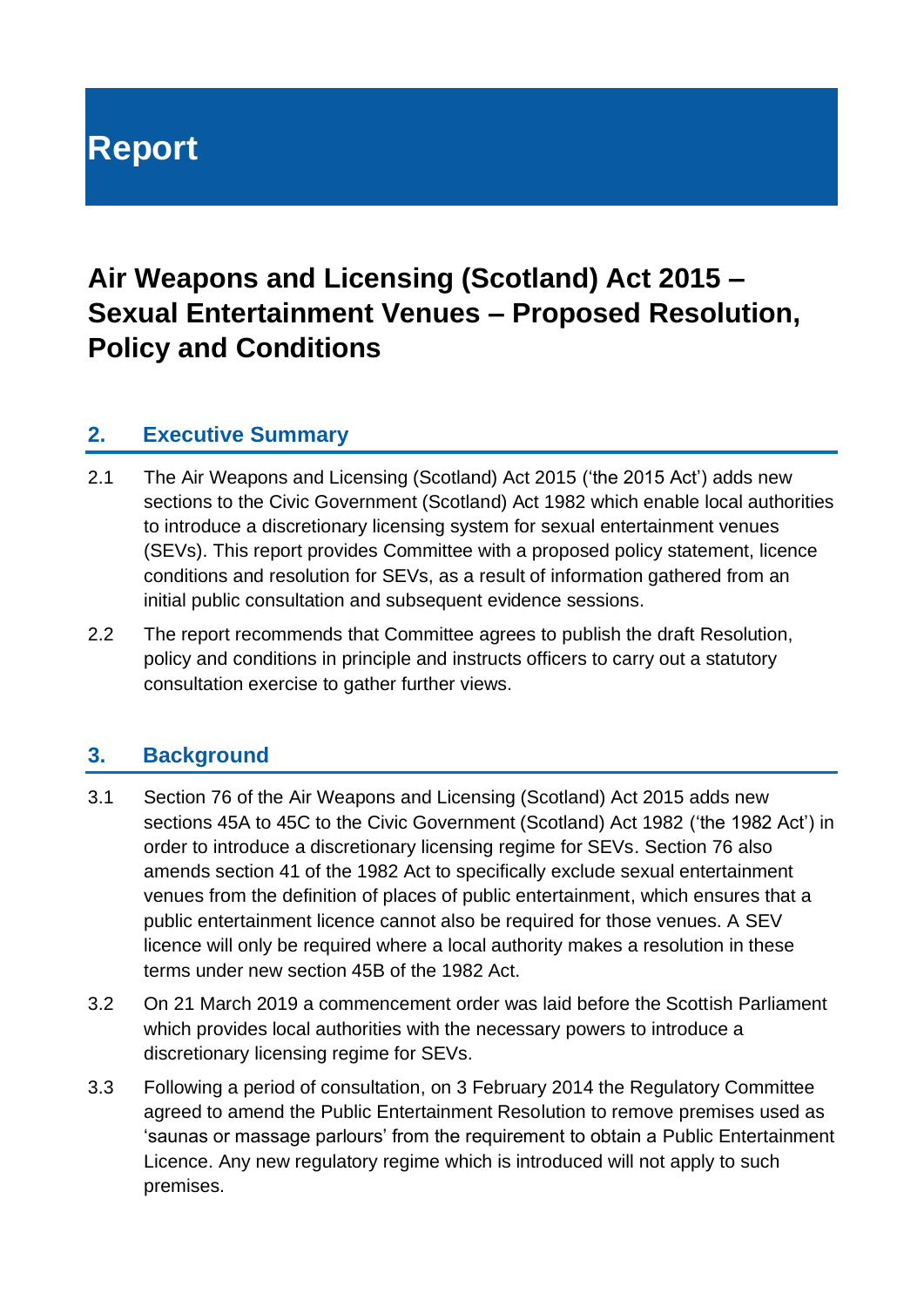- 3.4 The key aims of civic licensing are the preservation of public safety and the prevention of crime and disorder. A specific licensing regime for SEVs will allow local authorities to consider local circumstances and to exercise appropriate control and regulation of these venues in setting the number of venues able to operate within their area. A published SEVs policy statement would be required to provide a local authority's policy and examples of licensing conditions, along with enforcement details. The policy should demonstrate how the local authority intends to help protect the safety and wellbeing of performers, customers and the wider public.
- 3.5 Where a local authority opts to license SEVs, the provisions at section 45A of the 1982 Act require a licence for premises operated as a SEV where the sexual entertainment is operated live, is for the direct or indirect financial benefit of the organiser and is for the sole or principal purpose of sexual stimulation of members of the audience. However, premises where sexual entertainment is provided on no more than three occasions in a twelve month period are to be treated as exempt from the SEVs licensing system.
- 3.6 A local authority which licenses SEVs will have to publish a SEV policy statement, developed in consultation with relevant interest groups (including violence against women partnerships, trade organisations and other similar groups) which will provide local communities with a clear indication of the local authority's policy. On 11 March 2019 the Regulatory Committee instructed officers to commence the initial consultation process in respect of SEV licensing.
- 3.7 To view the recordings of evidence sessions with relevant interest groups such as the Violence Against Women's partnership, members can follow the link [here.](https://edinburgh.public-i.tv/core/portal/webcast_interactive/467129) To view the session with Police Scotland and NHS Scotland, members can follow the link [here](https://edinburgh.public-i.tv/core/portal/webcast_interactive/467140)

## **4. Main report**

- 4.1 As directed by the Committee at its meeting on 21 October 2019, a series of evidence sessions were held with key stakeholders such as existing operators and performers, Police Scotland, NHS and community councils. In addition, the Committee also held sessions with the appropriate internal Council officers and the relevant interest groups (e.g. Violence Against Women Partnership and Community Safety Partnership) to provide members with a detailed and robust evidence base from which to inform any decision making.
- 4.2 Having reviewed the initial consultation responses in conjunction with the views presented to the Committee during evidence sessions, it is clear that there is broad support for the introduction of a licensing system for SEVs. There are a range of views with regard to the setting of any limits on the number of SEV premises in the city and certain localities. Accordingly, officers recommend that the Committee agrees to publish the SEV licensing resolution, policy and conditions set out in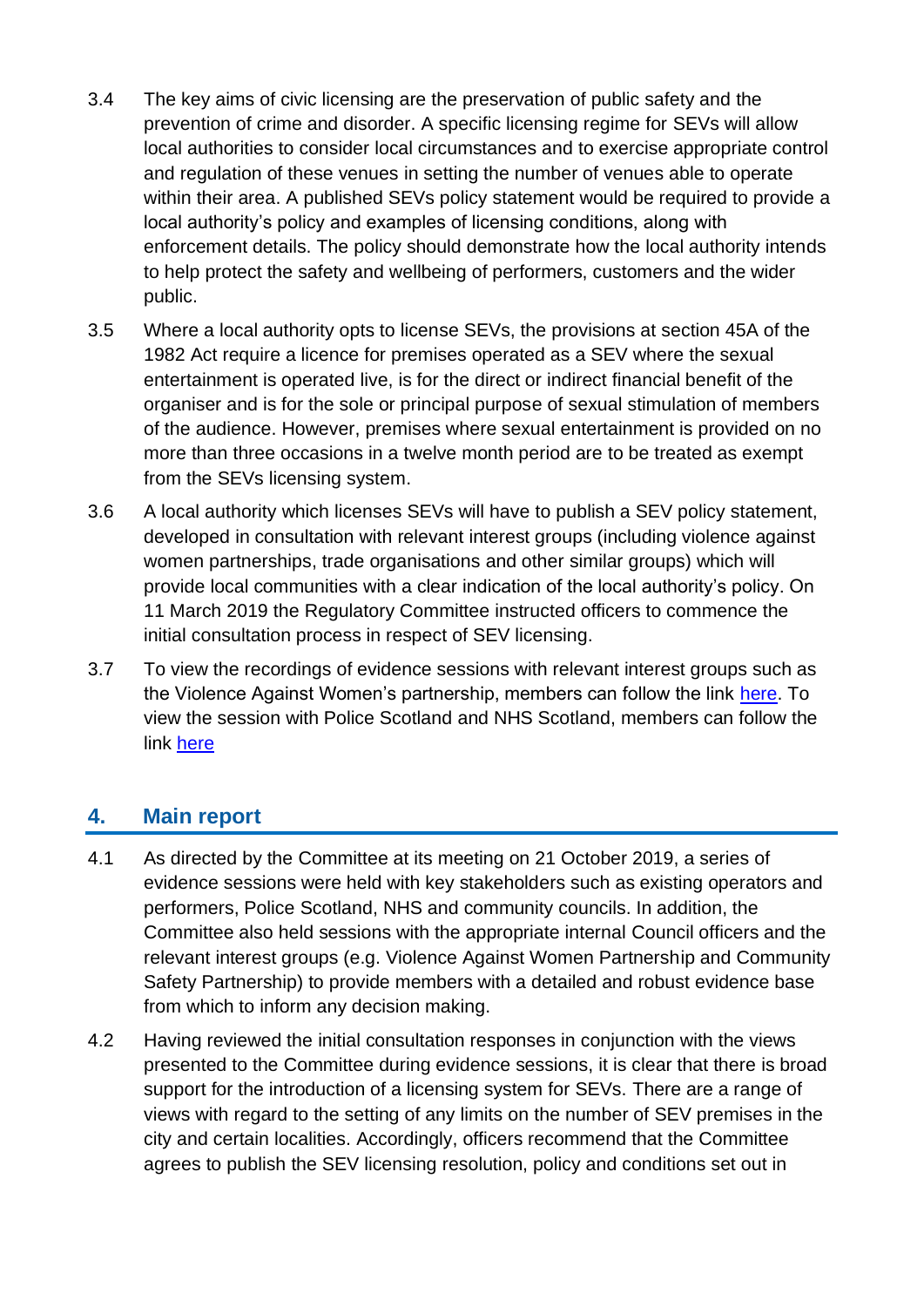Appendices 1-3, and to instruct officers to carry out statutory consultation on the draft policy and conditions.

- 4.3 At this stage, the Committee had been expecting to be asked to make an in principle decision on numbers, locations or appropriate areas of the city in relation to SEVs.
- 4.4 However, recognising that there has been a significant gap between the consultation and this stage due to the public health emergency, Committee asked to publish the draft documents for a further period of consultation in order to be assured that stakeholders have been given an opportunity to engage with this work. This approach recognises that businesses most directly affected by the new licensing regime have been closed since March 2020 and may require further support to effectively engage with the consultation.
- 4.5 The draft policy sets initial views from officers, taking into account the previous consultation, that the city centre would be the only area of the city in which the Committee might consider it suitable to allow licensed premises of this type. This view is without prejudice to what decisions the Committee will have to take on the number of licensed SEVs which might be appropriate, or the locations which might be suitable. It is intended to allow stakeholders and others to respond based on an understanding of views set out in response to the initial consultation. Finally, it is acknowledged that some responses argued that the whole city, including the city centre was not appropriate as a location for licensed SEVs. Members will ultimately have to balance this range of views in reaching a conclusion.
- 4.6 When considering these issues, it is recommended that the Committee considers the responses to the initial consultation along with the information presented at evidence sessions.
- 4.7 In deciding whether to pass a resolution a local authority should consider whether it will wish to control SEVs now or in the future. If there is no resolution in place, then no licence is required to operate a SEV. If the Council does not adopt this discretionary power then SEVs may continue to operate without any direct influence from the Council. The four SEV premises currently operating in Edinburgh all have a Premises Licence under the Licensing (Scotland) Act 2005, however the Council's powers are limited to the sale of alcohol.

## **5. Next Steps**

- 5.1 Council officers will review the comments made during the consultation process and a further report will be brought forward detailing the responses to the statutory consultation and providing recommendations for the Committee to consider.
- 5.2 All premises which could be affected by a SEV policy were previously written to and advised of the initial consultation. Officers will continue to consult with the trade and other interested parties to ensure that all views are taken into account when considering the proposed policy and conditions.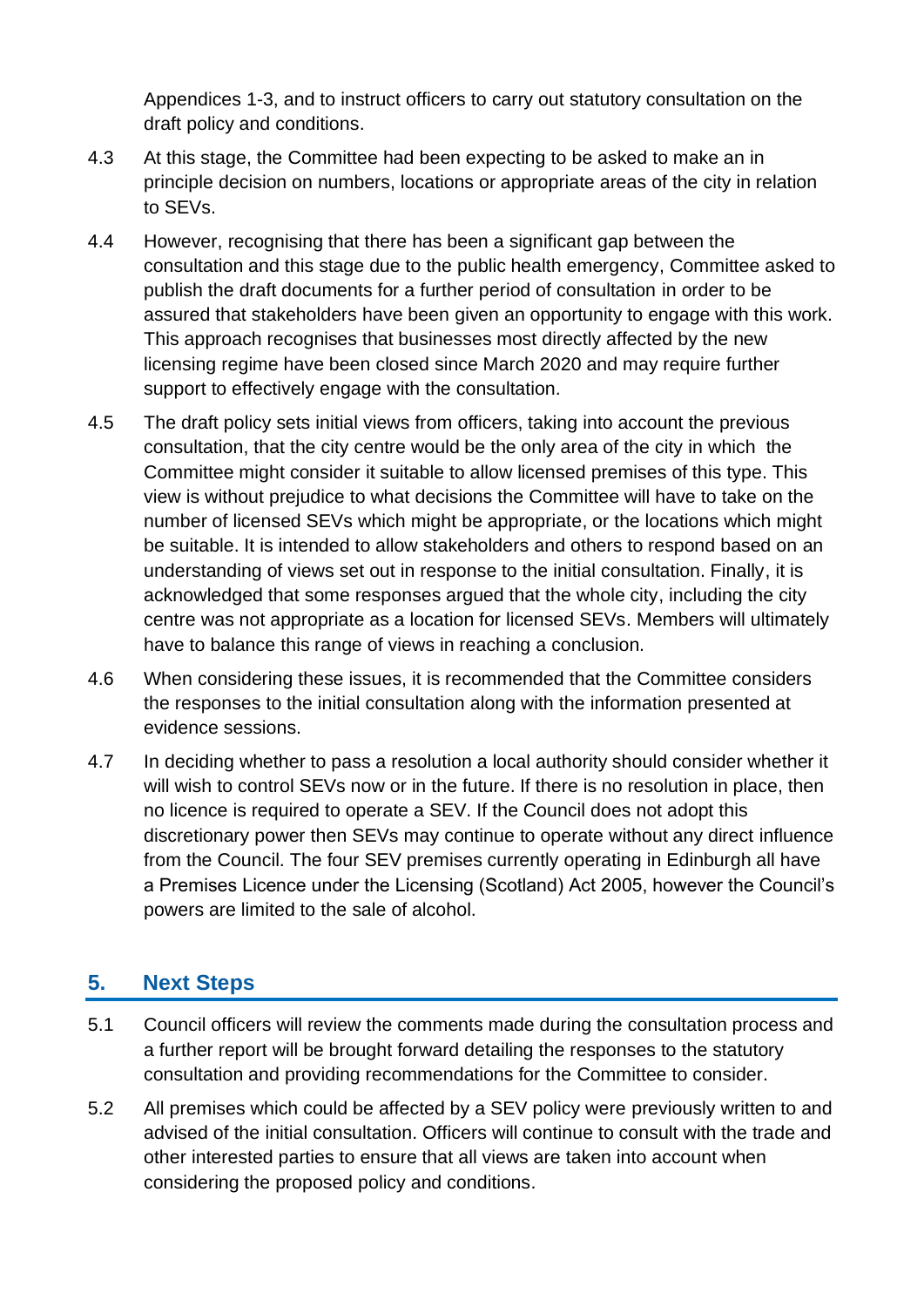5.3 Where a local authority passes a resolution, it must specify a date from which it is to take effect in their area. This must be at least one year from the date on which the resolution is passed. The local authority must also publish notice that it has passed a resolution not less than 28 days prior to the date the resolution is to take effect. The notice must state the general effect of the licensing procedure and provisions at Schedule 2 of the 1982 Act, as modified for SEVs, and be published either electronically or in a local newspaper.

## **6. Financial impact**

- 6.1 The Council's scale of fees for licensing applications was approved with effect from 1 April 2019. Any costs incurred by implementing policy are, at present, an unfunded pressure on the Directorate's budget.
- 6.2 Officers will carry out work to devise a new fee structure for SEVs and will bring this back to the committee for approval.

## **7. Stakeholder/Community Impact**

- 7.1 There is a requirement to carry out a statutory consultation as part of the formation of a SEVs resolution and the timeline is outlined in Appendix 4. The Committee is asked to note that the timeline has been amended from previous reports to reflect the pause in policy work due to the COVID-19 pandemic.
- 7.2 In developing a policy, it will be necessary to consult with a wide range of stakeholders and this should include organisations such as violence against women partnerships, child protection committees, community councils, local residents, gender groups, local business communities, existing operators and Police Scotland.
- 7.3 It is recognised that concerns have been raised previously that such activity may be commercial sexual exploitation, encourages unhealthy attitudes towards women and therefore damages society as a whole.
- 7.4 The Scottish Government stated during the passage of the 2015 Act that the introduction of this legislation acknowledges the freedom of adults to engage in legal activities and employment. Nevertheless, it continues to promote, through all relevant means, gender equality and actions that tackle outdated attitudes that denigrate or objectify particular groups or individuals.
- 7.5 "Equally Safe: Scotland's strategy for preventing and eradicating violence against women and girls" was first published in 2014 and updated in 2016. It sets out a definition of violence against women and girls, which includes 'commercial sexual exploitation, including prostitution, lap dancing, stripping, pornography, and human trafficking'. Whilst recognising the conflict between this definition and the licensing of sexual entertainment venues, the Scottish Government intends that licensing will help to ensure that such activities take place in safe and regulated environments.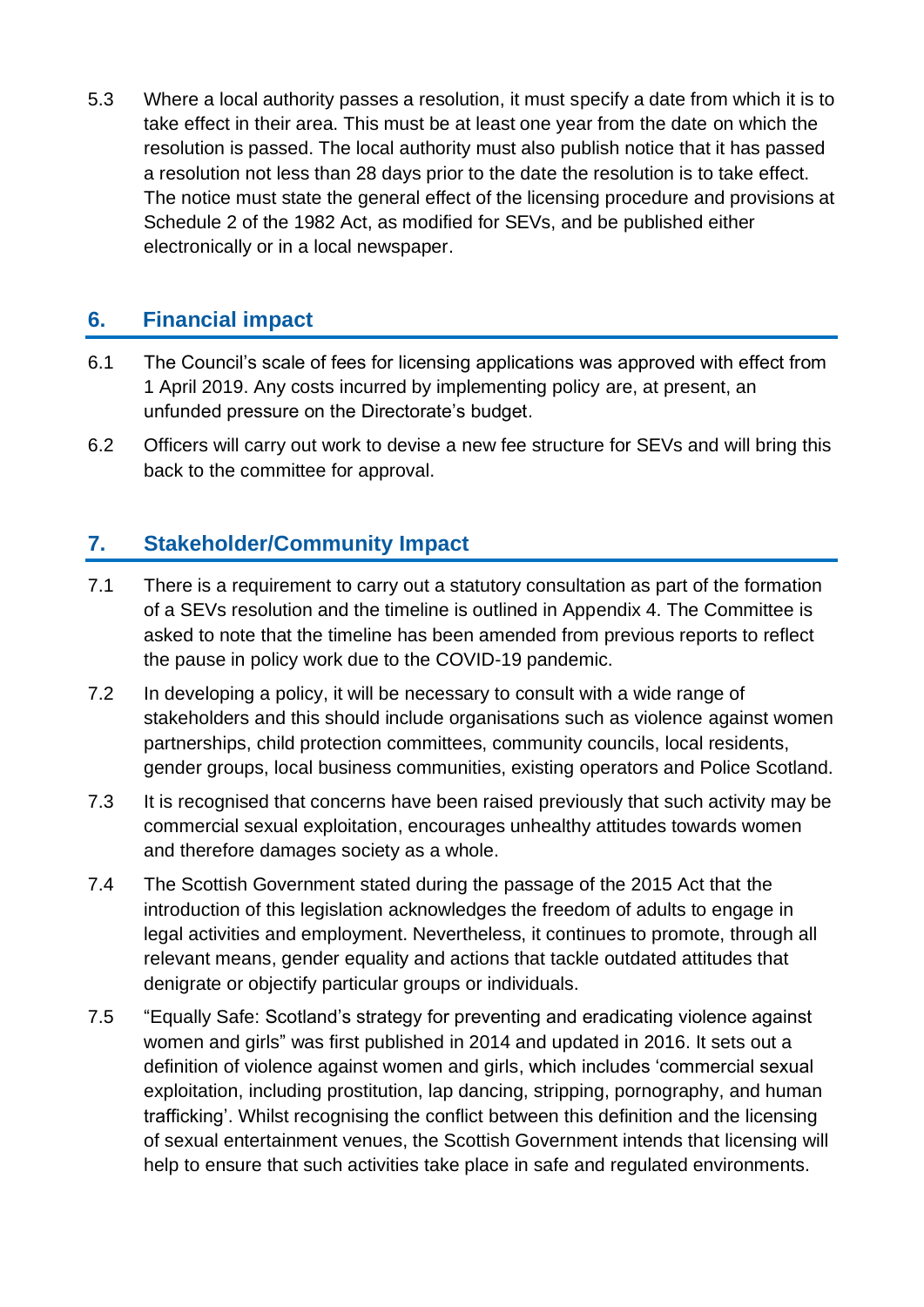7.6 A full equalities impact assessment will be completed as part of the statutory consultation process.

## **8. Background reading/external references**

- 8.1 [Equally Safe: Scotland's strategy for preventing and eradicating violence against](https://www.gov.scot/publications/equally-safe-scotlands-strategy-prevent-eradicate-violence-against-women-girls/)  [women and girls](https://www.gov.scot/publications/equally-safe-scotlands-strategy-prevent-eradicate-violence-against-women-girls/)
- 8.2 [Air Weapons and Licensing \(Scotland\) Act 2015 –](https://democracy.edinburgh.gov.uk/ieListDocuments.aspx?CId=144&MId=371&Ver=4) Commencement of Sexual [Entertainment Venues licensing provisions](https://democracy.edinburgh.gov.uk/ieListDocuments.aspx?CId=144&MId=371&Ver=4) - Regulatory Committee, 21 October [2019](https://democracy.edinburgh.gov.uk/ieListDocuments.aspx?CId=144&MId=371&Ver=4)

## **9. Appendices**

- 9.1 Appendix 1 draft Sexual Entertainment Resolution
- 9.2 Appendix 2 draft Sexual Entertainment Venues Policy
- 9.3 Appendix 3 draft Sexual Entertainment Venues conditions
- 9.4 Appendix 4 proposed timeline
- 9.5 Appendix 5 briefing notes from evidence sessions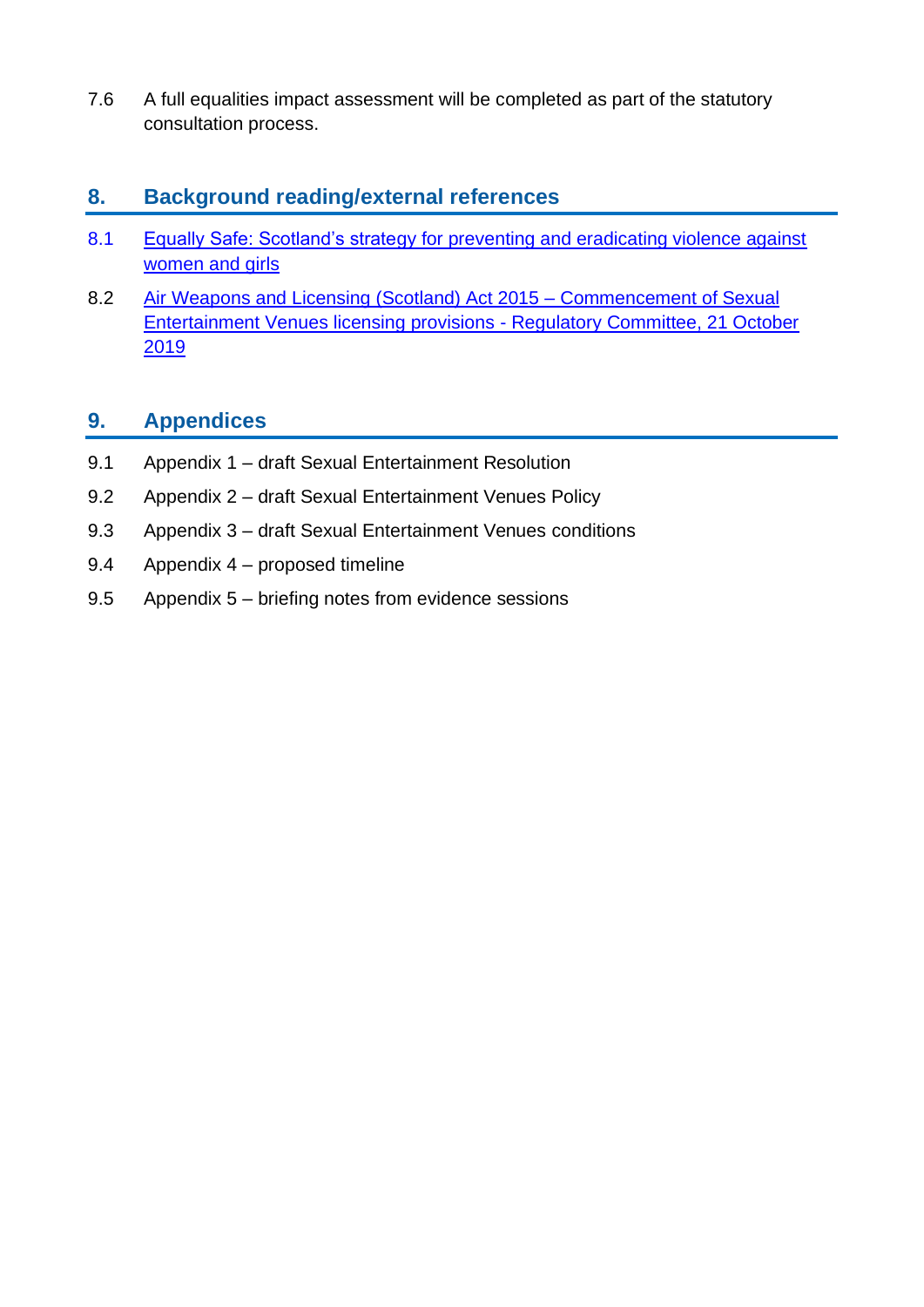#### **Appendix 1 - Draft SEV Resolution**

#### **THE CITY OF EDINBURGH COUNCIL CIVIC GOVERNMENT (SCOTLAND) ACT 1982 ("the Act")**

#### **THE CITY OF EDINBURGH SEXUAL ENTERTAINMENT VENUES RESOLUTION Number X of 2021**

The City of Edinburgh Council, in exercise of its powers in terms of sections 9 and 45A-45C of the Act, hereby makes the following resolution:-

(1) Sections 45A-45C of the Act relating to Public Entertainment shall continue to have effect throughout the Council's area.

(2) Subject to the terms of the Act, a Sexual Entertainment Venue licence shall be required for the use of the premises specified in (3) below as places of Sexual Entertainment as from *TBC*

(3) Subject to paragraphs (4) below, the premises in the Council's area which require to be licensed under the Resolution will be those which provide the following:

(a) Sexual entertainment which is operated live, for the direct or indirect financial benefit of the organiser and is for the sole or principal purpose of sexual stimulation of members of the audience.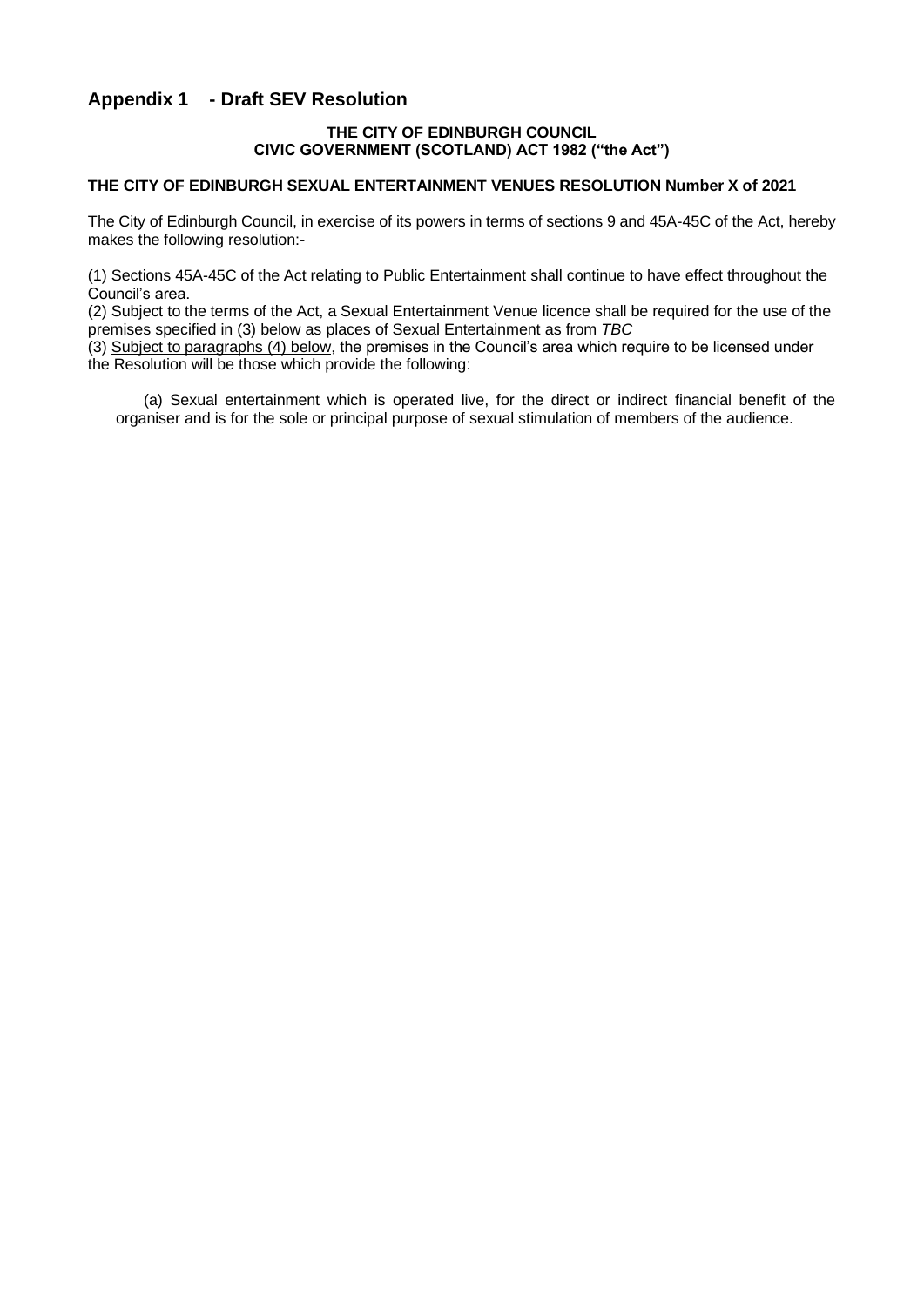## **Appendix 2 - Draft Policy Sexual Entertainment Venue Policy**

## **Introduction**

- 1.1 The City of Edinburgh Council ("the Council") is able to regulate sexual entertainment venues through the Civic Government (Scotland) Act 1982.
- 1.2 Section 76 of the Air Weapons and Licensing (Scotland) Act 2015 added new sections 45A to 45C to the 1982 Act in order to introduce a discretionary licensing regime for sexual entertainment venues (SEVs). Section 76 also amends section 41 of the 1982 Act to specifically exclude sexual entertainment venues from the definition of places of public entertainment to ensure that a public entertainment licence cannot also be required for those venues.
- 1.3 The Council's Regulatory Committee resolved on dd/mm/yyyy to pass a resolution under section 45B(1) to gain regulatory control of SEVs through a licensing regime with effect from dd/mm/yyyy. Consequently, this SEV policy applies to the whole of Edinburgh.
- 1.4 The adoption of the resolution under section 45B(1) of the 1982 Act allows the Council to prescribe standard conditions and fees for the grant, variation, renewal and transfer of SEV licences and the appropriate number of premises to be licensed in a relevant locality, which may be nil.
- 1.5 The Council must prepare a statement of its policy with respect to the exercise of its functions in relation to the licensing of SEVs. The policy will have regard as to how it will affect the objectives of:
	- 1.5.1 Preventing public nuisance, crime and disorder
	- 1.5.2 Securing public safety
	- 1.5.3 Protecting children and young people from harm
	- 1.5.4 Reducing violence against women
- 1.6 The policy will also provide guidance for prospective applicants, existing licence holders, those who may wish to object to an application and members of the Licensing Sub-Committee when determining an application. This policy will be reviewed regularly and revised when necessary.
- 1.7 The key aims of civic licensing are the preservation of public safety and order and the prevention of crime. A specific licensing regime allows the Council to consider local circumstances in setting the number of venues able to operate within their areas and to exercise appropriate control and regulation of those venues.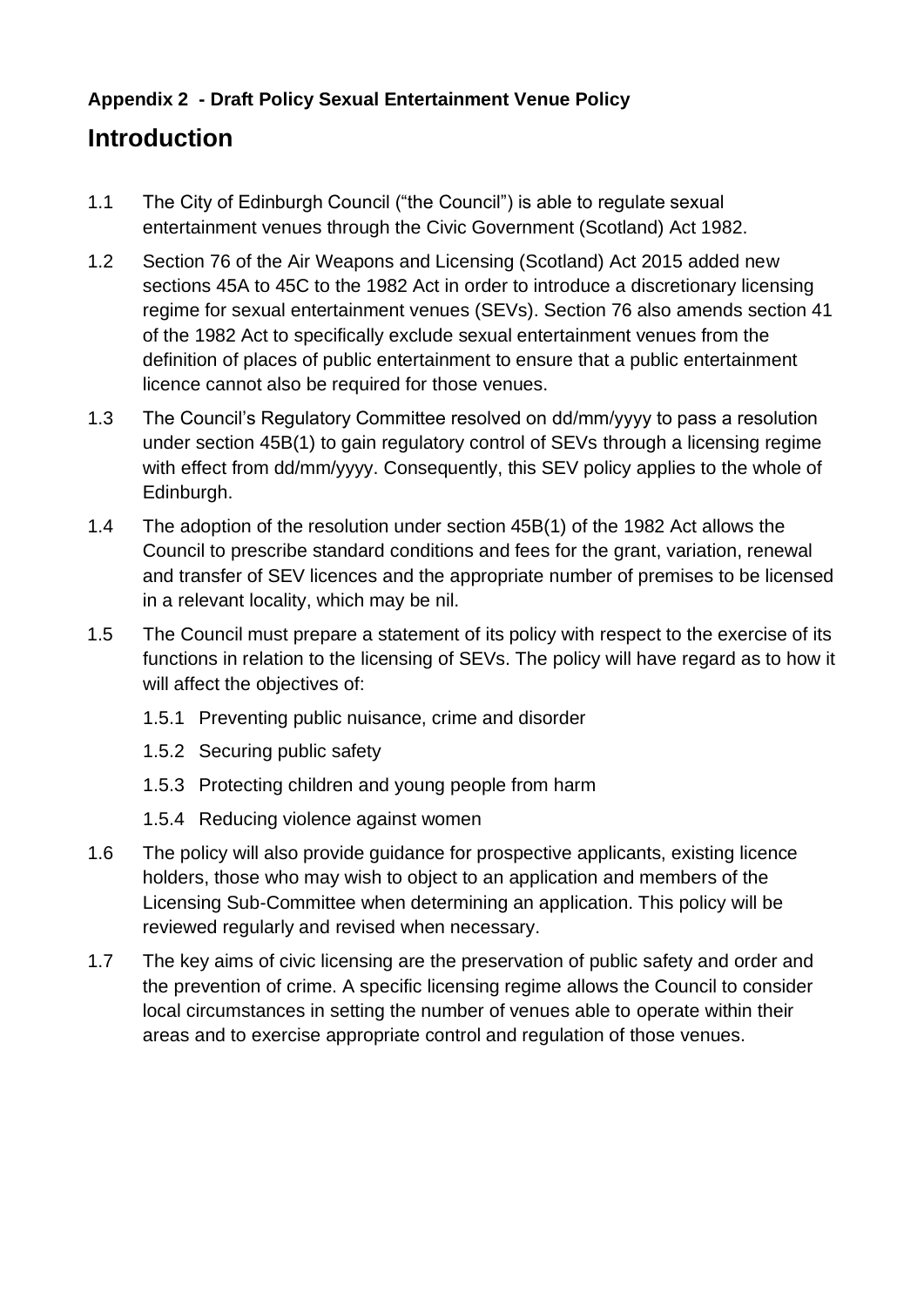## **Definitions**

- 2.1 A SEV is defined in the 1982 Act as any premises at which sexual entertainment is provided before a live audience for (or with a view to) the financial gain of the organiser.
- 2.2 For the purposes of that definition, "sexual entertainment" means any live performance or any live display of nudity which is of such a nature that, ignoring financial gain, it must reasonably be assumed to be provided solely or principally for the purpose of sexually stimulating any member of the audience (whether by verbal or other means). An audience can consist of just one person.
- 2.3 This definition would apply to the following forms of entertainment as they are commonly known:
	- 2.3.1 Lap dancing
	- 2.3.2 Pole dancing
	- 2.3.3 Table dancing
	- 2.3.4 Strip shows
	- 2.3.5 Peep shows
	- 2.3.6 Live sex shows
- 2.4 This list above is not intended to be exhaustive and should only be treated as indicative. The decision to licence premises as SEVs shall depend on the content of the relevant entertainment rather than the name given to it.
- 2.5 Premises at which sexual entertainment is provided on a particular occasion will not require to obtain a SEVs licence if the sexual entertainment has not been provided on more than 3 occasions within a 12-month period.

## **Locality**

- 3.1 The Council considers that the character of the relevant locality, the use to which premises in the vicinity are put, and the layout, character or condition of the venue in respect of which the application is made, are relevant considerations when determining the grant of a SEV licence.
- 3.2 With reference to paragraph 9(7) of Schedule 2 of the 1982 Act, "relevant locality" means:
	- a. In relation to the premises, the locality where they are situated;
	- b. In relation to a vehicle, vessel or stall, any locality where it is desired to use it as a SEV.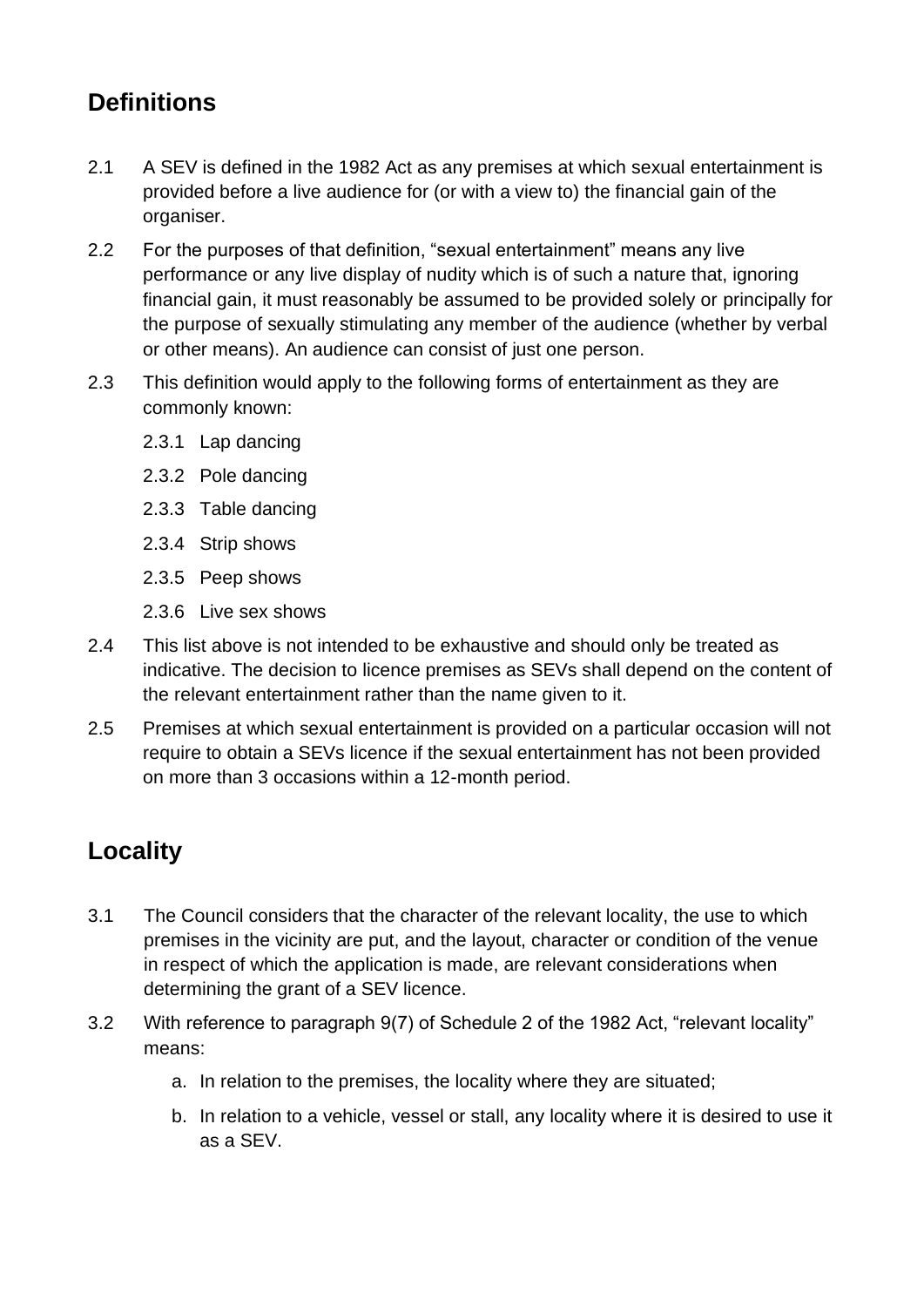#### Character & Vicinity of Relevant Locality

- 3.3 In considering whether the grant, renewal or variation of the licence would be inappropriate given the vicinity in which the SEV premises operates, the Committee shall consider the existing character and function of the area. Due regard will be given to the following:
	- a. Whether the premises are situated in a residential area
	- b. Whether there are any schools and other places of education near the vicinity of the premises
	- c. Whether there are any places of worship in that vicinity
	- d. Whether there are other relevant businesses or charities operating in the area e.g. homelessness shelters, women's refuges, supported accommodation, recovery units
	- e. Whether there are certain landmarks or facilities in the vicinity (e.g. historic buildings, sports facilities, cultural facilities, family leisure facilities, play areas or parks, youth facilities, retail shopping areas, and places used for celebration of commemoration
	- f. Whether there have been incidents involving anti-social behaviour, sexual assaults or more minor harassment reported in that area
	- g. Whether there have been incidents of human trafficking or exploitation in that area
- 3.4 The Council will consider relevant locality on a case by case basis, taking into account the particular circumstances of each application.

## Appropriate Number of SEVs in a Relevant Locality

- 3.5 As set out within paragraph 9(5)(c) of Schedule 2 of the 1982 Act, the Council may refuse an application for a SEV if it is satisfied that the number of SEVs in the relevant locality at the time the particular application is made is equal to or exceeds the number which the local authority consider is appropriate for that locality. The Council is able to determine that the appropriate number for a locality is nil.
- 3.6 The Council may choose to set an upper limit guide on the number of SEVs which it considers appropriate in any area within the Council's control. That being the case, each application will be considered on its own merits at the time the application is submitted to the Council.
- 3.7 The Council considers that the city centre Ward 11 (appendix 1) is the only area in which it is appropriate to have an upper limit guide on the number of SEVs within it. The Council considers the appropriate upper limit for this area is {TO BE DETERMINED AFTER CONSULTATION}. It is considered that all other Council wards are not appropriate to have any SEVs operating within them.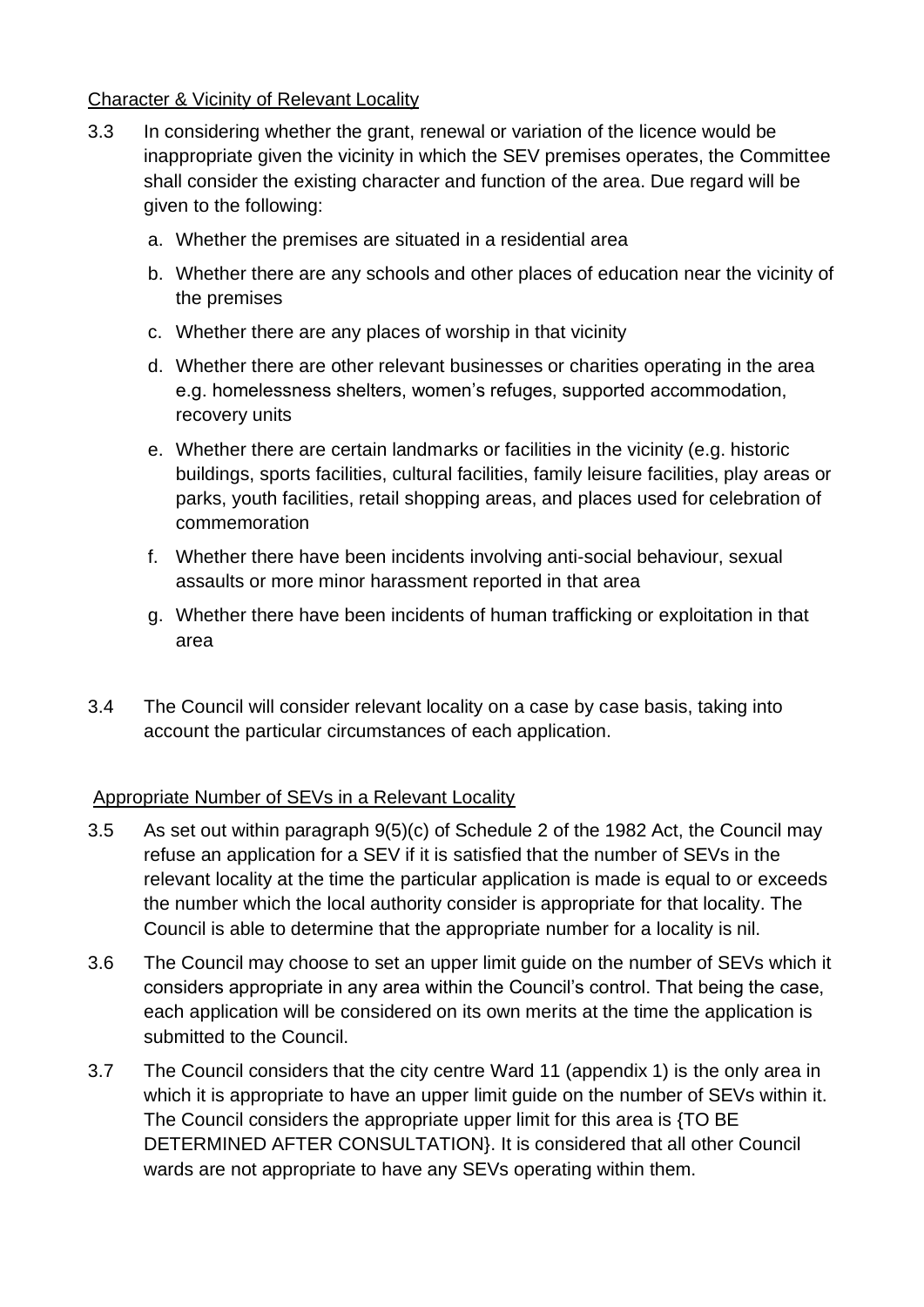### Suitability of Premises

- 3.8 Under the 1982 Act the Council has the discretion to refuse applications relating to SEVs if it is considered that the grant or renewal of the licence would be unsuitable, having regard to the layout, character or condition of the premises, vehicle, vessel or stall in respect of which the application is made.
- 3.9 It is expected that when an application for a SEV licence is made, that the applicant will be able to demonstrate that the layout, character and/or condition of the premises is appropriate to the relevant entertainment proposed at the premises.

## **SEV Application Process**

- 4.1 The 1982 Act allows the Council to issue a licence for a maximum period of one year. A licence can also be issued for a shorter period, if it is deemed appropriate.
- 4.2 An application for the grant, variation, renewal or transfer of a licence must be made in writing to the Council together with the appropriate fee, layout plan as well as complying with the following requirements:
	- a. Within seven days of the application being lodged with the Council, the applicant must publish an advertisement of the application in a local newspaper within Edinburgh. A suggested form of advertisement is available from the Licensing Service website. A copy of the newspaper in which the advertisement appears must be lodged with the Licensing Service within 3 days of the publication.
	- b. The applicant must display a notice of the application on or near the premises where it can be conveniently read by the public. The notice must be displayed for 21 days from the date the application is lodged with the Council. A copy of a display notice can be downloaded from the Licensing Service website. As soon as possible after the expiry of the period of 21 days, the applicant shall submit to the Council a certificate (available online) which states that a notice was duly exhibited for the required period.
	- c. Applicants will be required to provide pictures or sketches of the exterior design of the premises for consideration, in order to ensure that it complies with the standard conditions of licence.
	- d. Application packs must include a copy of the premises 'house rules' for performers and proposed code of conduct of patrons.
- 4.3 Applicants should note that the application fee is non-refundable in the event of the licence being refused or the application being withdrawn prior to determination. To view the Council's policy on refunds, click [here.](https://www.edinburgh.gov.uk/downloads/file/24281/licence-application-fee-refunds-policy)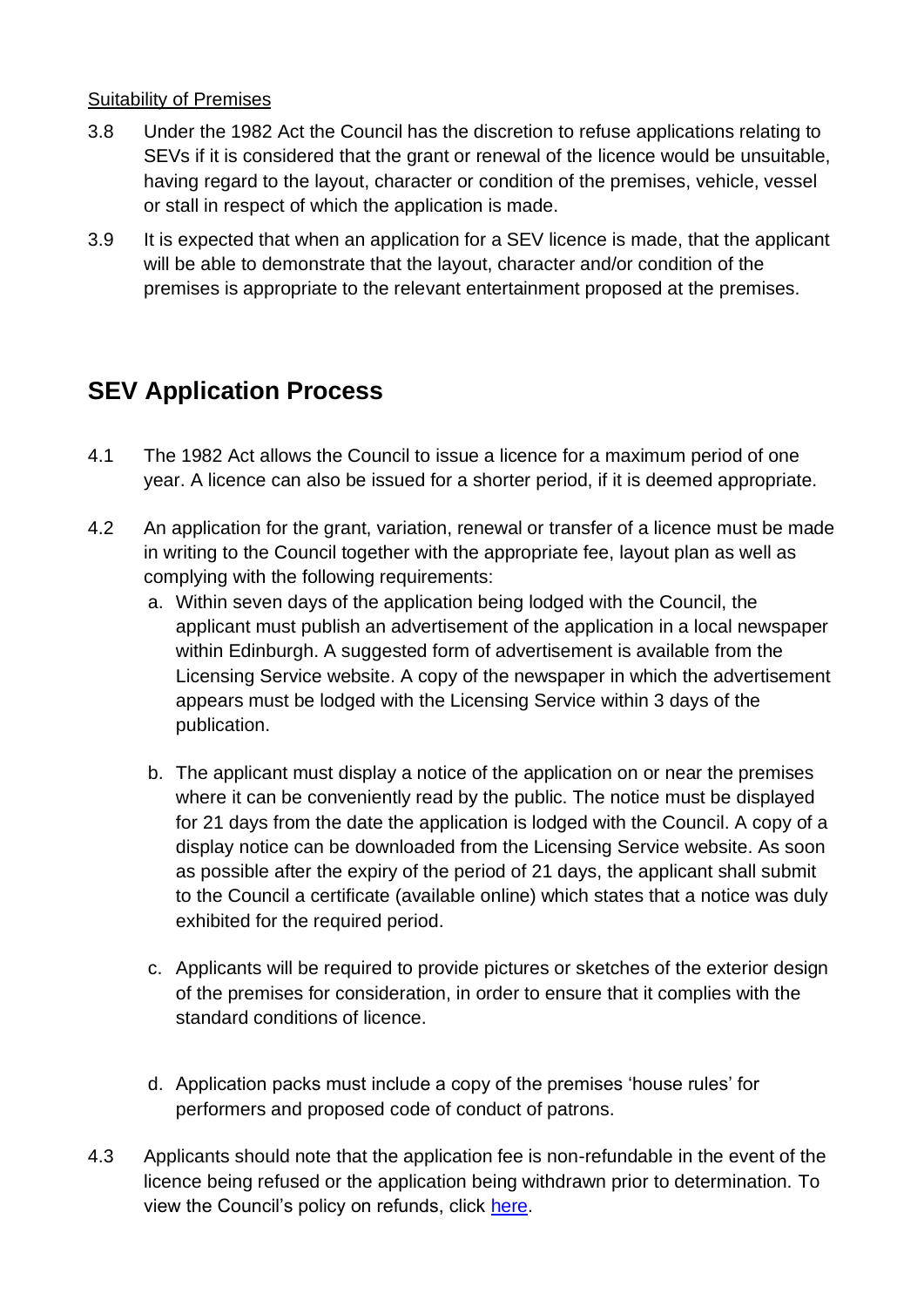## Making an Objection

- 4.4 It is possible to lodge an objection against the grant of an application for a SEV licence. Objections must be made in writing (emails are accepted) and sent to the Licensing Service [\(licensing@edinburgh.gov.uk\)](mailto:licensing@edinburgh.gov.uk) within 28 days of the application being advertised. If an objection is lodged out with this period, it must explain why it has been lodged late. It would then be a matter for the Licensing Sub-Committee to consider if it is satisfied that there is sufficient reason why it was not made in the time required.
- 4.5 To be considered as competent, objections should include the following information:
	- a. The name and address of the person or organisation making the objection
		- b. The premises to which the objection relates
		- c. The objection must be signed by the objector, or on their behalf
- 4.6 Objections to a SEV application will be considered by the Licensing Sub-Committee when determining the application. A copy of the objection will be sent to the applicant, however certain contact details such as telephone numbers, email addresses and signatures will be removed.

## Determining an Application

- 4.7 Every application for a SEV licence will be scrutinised and determined at a meeting of the Licensing Sub-Committee. As stated above, if any objections are received in relation to an application, they will be considered at the Committee meeting.
- 4.8 Objectors will be given the opportunity to speak to their written objection at a meeting of the Committee. Similarly, applicants will be given the opportunity to speak to their application and address any questions that the Committee may have.
- 4.9 Under the terms of the 1982 Act, there are mandatory and discretionary grounds for refusal of a SEV licence. The specific mandatory grounds for refusal are set out in section 9(3) of Schedule 2 of the 1982 Act.
- 4.10 Section 9(5) of Schedule 2 of the 1982 Act sets out the terms of the discretionary grounds on which a SEV application can be refused. They are as follows:
	- a. That the applicant is unsuitable to hold a licence by reasons of having been convicted of an offence or for any other reason;
	- b. That if the licence were to be granted or renewed, the business to which it relates would be managed by or carried on for the benefit of a person, other than the applicant, who would be otherwise refused the grant/renewal of a licence if they made the application themselves.
	- c. That the number of sexual entertainment venues in the relevant locality at the time the application is made is equal to or exceeds the number which the Council considers appropriate;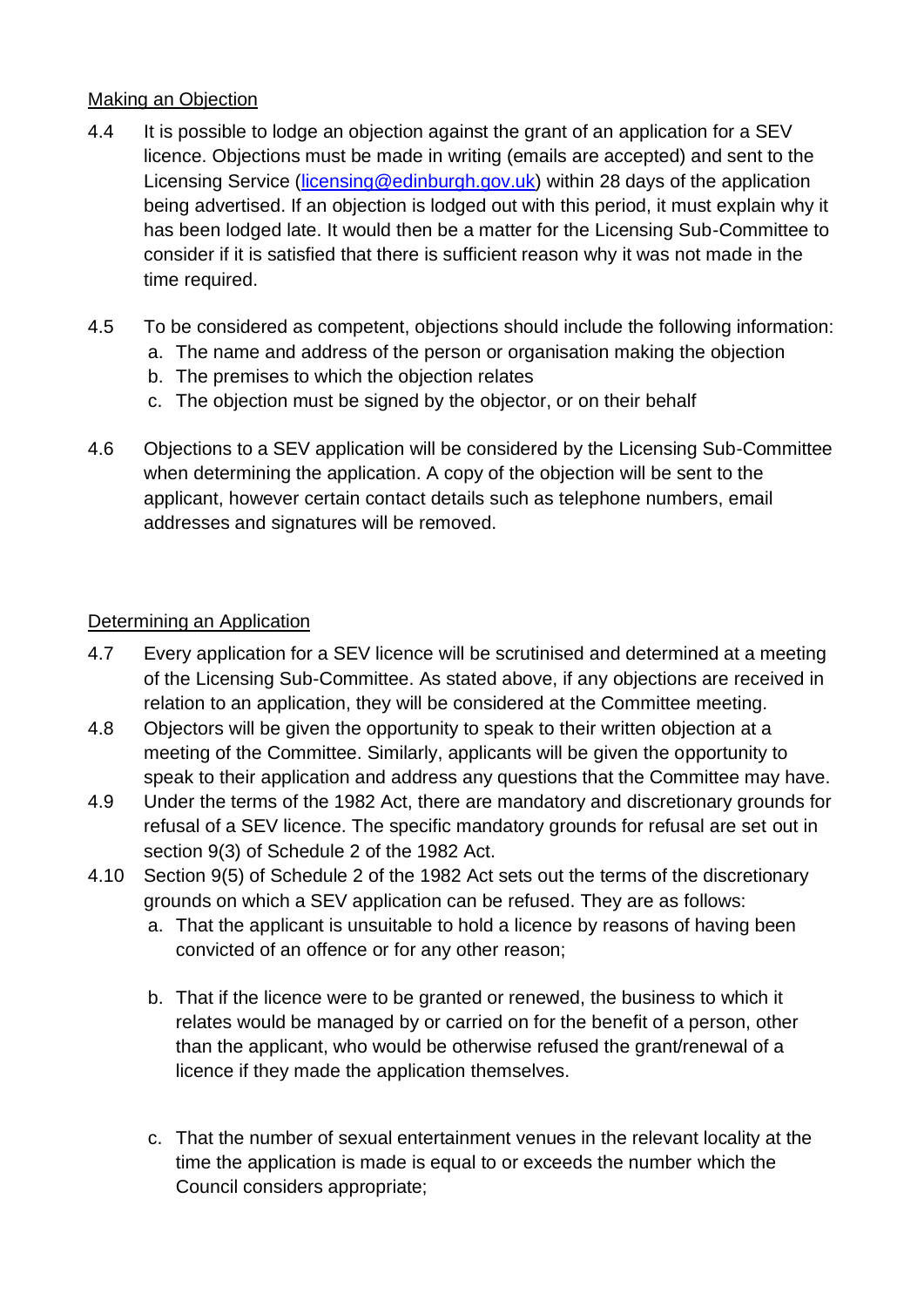- d. That the grant or renewal of the licence would inappropriate having regard:
	- i. To the character of the relevant locality; or
	- ii. To the use to which any premises in the vicinity are put; or
	- iii. To the layout, character or condition of the premises, vehicle, vessel or stall in respect of which the application is made

## Variation of a SEV Licence

- 4.11 The licence holder of a SEV licence may apply to vary any term, condition or restriction placed upon the licence. The statutory requirements for advertising, giving notice and timeline for the consideration of the application are the same as those for initial grants or renewals as set out at section 4 of this policy.
- 4.12 Variation applications will be considered by the Licensing Sub-Committee where the applicant will be given an opportunity to speak to their application and answer any questions that Committee members may have. When determining an application, the Committee can either:
	- a. Grant the variation as requested;
	- b. Make such variations as it thinks fit;
	- c. Refuse the application.
- 4.13 In the event of the Committee agreeing a condition or restriction other than the one sought in the original variation application, the decision will not take effect until the time for bringing an appeal has expired, or if an appeal is lodged, the abandonment of the appeal or the conclusion of the appeal, if found in favour of the Council.

## Renewal Application

- 4.14 Provided an application for renewal has been accepted and deemed competent by the Licensing Service prior to the date of expiry, the licence shall be deemed to remain in force until such time as the renewal application has been determined.
- 4.15 The statutory requirements for advertising and giving notice are the same as those applying to initial grants. Furthermore, renewal applications will be considered by the Licensing Sub-Committee.

## Right to Appeal

4.16 An appeal against the decision of the Licensing Sub-Committee in respect of the grant, renewal, variation or refusal of a licence must be made to the Sheriff Court within 28 days of the decision being made.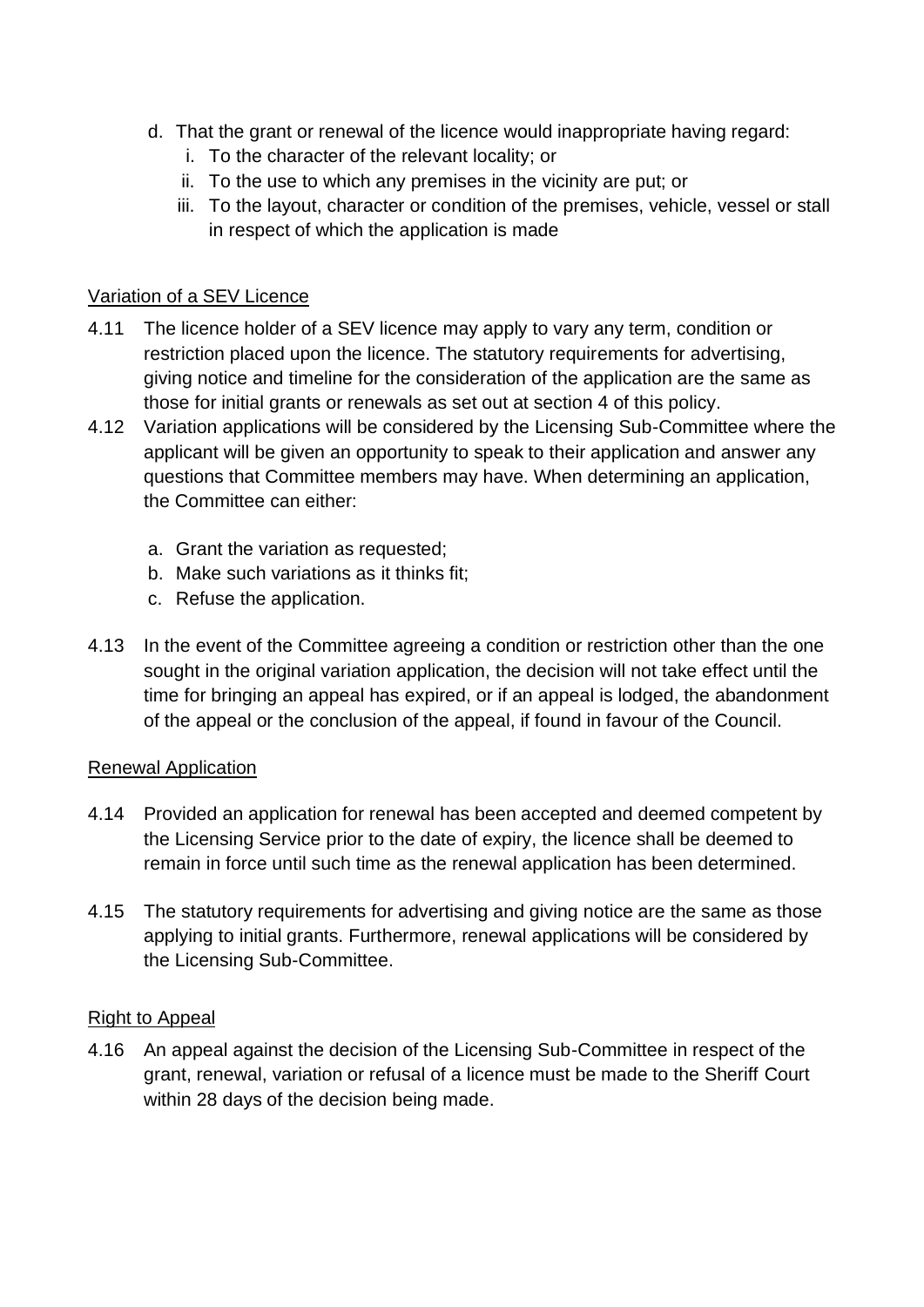## **Conditions**

- 5.1 The Licensing Sub-Committee is able to grant or renew a SEV licence on such terms and conditions as it considers appropriate. This will typically take the form of standard conditions which are applicable to all SEV licences. Additional conditions may also be placed on the licence which are specific to the applicant or premises.
- 5.2 The Committee agreed a set of standard conditions on (dd/mm/yyyy) and these shall apply to every licence granted, varied or renewed by the Committee, unless they have been expressly excluded or varied. The standard conditions are found at appendix 1 of this policy.
- 5.3 It is an offence to operate a SEV without a licence or contravene a condition of any granted licence. Licence holders found to breaching the terms of their licence may be referred to the Licensing Sub-Committee for suspension or revocation of the SEV licence.

## **Relationship with Other Strategies**

6.1 Equally Safe: Scotland's strategy for preventing and eradicating violence against women and girls was first published in 2014 and updated in 2016. It sets out a definition of violence against women and girls which includes 'commercial sexual exploitation, including prostitution, lap dancing, stripping, pornography, and human trafficking.' Whilst recognising the conflict between this definition and the licensing of sexual entertainment venues, the Scottish Government intends that it will help to ensure that such activities take place in safe and regulated environments

## **Related Documents**

- 7.1 [Air Weapons & Licensing \(Scotland\) Act 2015 –](https://democracy.edinburgh.gov.uk/ieListDocuments.aspx?CId=144&MId=371&Ver=4) Sexual Entertainment Venues [Update After Initial Consultation –](https://democracy.edinburgh.gov.uk/ieListDocuments.aspx?CId=144&MId=371&Ver=4) Regulatory Committee – 21 October 2019
- 7.2 [Civic Government \(Scotland\) Act 1982 –](https://www.legislation.gov.uk/ukpga/1982/45/section/45A) Sections 45A-45C

## **Review**

This policy will be reviewed annually or more frequently, if required.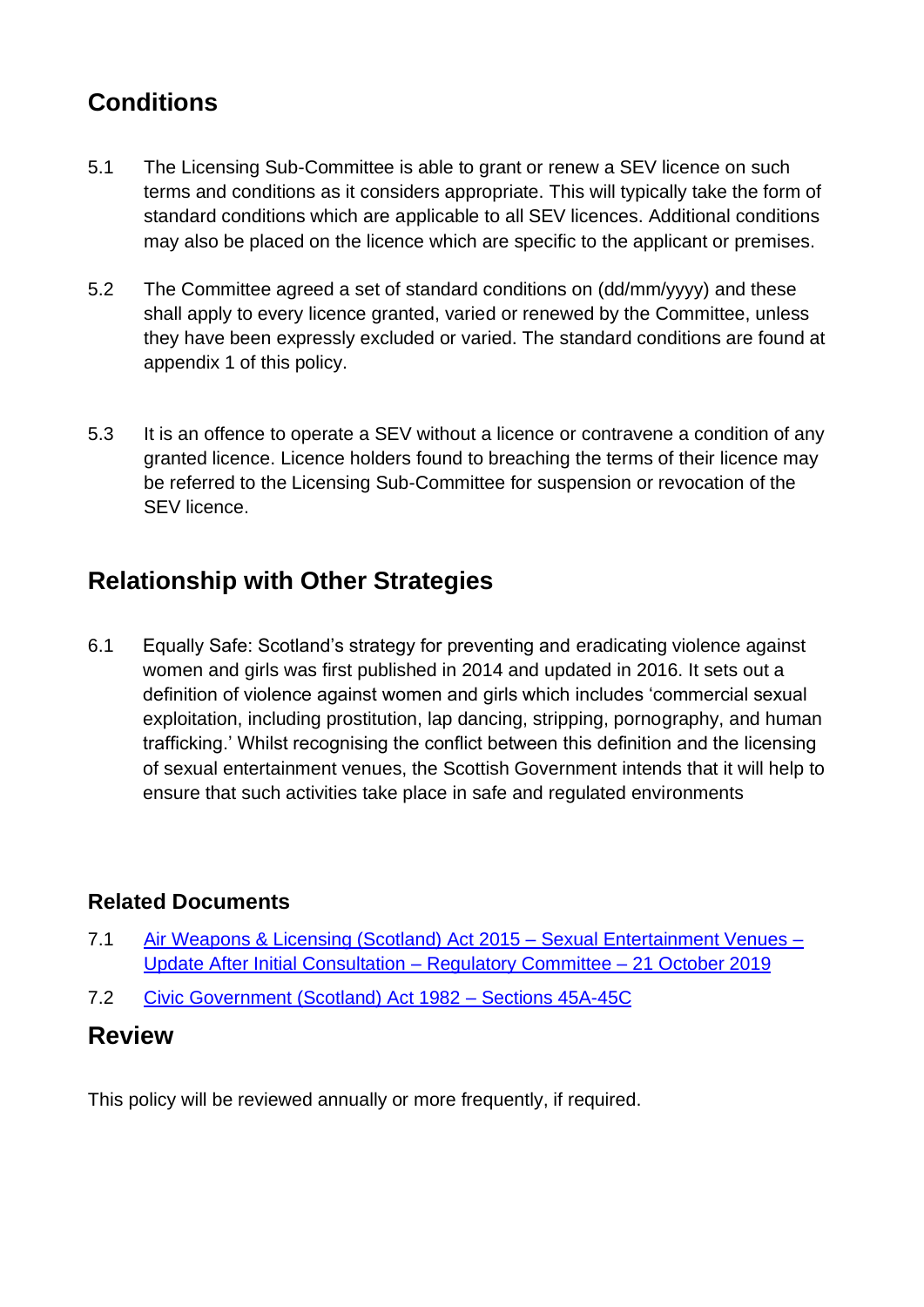## **Standard Conditions on the Licensing and Regulation of Sexual Entertainment Venues (SEVs)**

## **Definitions**

- **Sexual Entertainment** means live performance or any live display of nudity which is of a nature that, ignoring financial gain, it must reasonably be assumed to be provided solely or principally for the purposes of sexually stimulating any member of the audience (whether by verbal or other means)
- **Performer** is defined in these conditions as any person operating at a sexual entertainment venue who carries out any activity falling within the definition of relevant entertainment.
- **Sexual Entertainment Venue (SEV)** means any premises at which sexual entertainment is provided before a live audience for (or with a view to) the financial gain of the organiser.

## **1. Conditions**

## **Opening Hours**

1. The licensed premises shall not be open or used for the purposes for which the licence is granted except between the hours prescribed within the licence

## **Control of Entry to the Premises**

- 2. No person under the age of 18 shall be admitted to the premises at any time or employed in the business of the establishment.
- 3. A prominent, clear notice shall be displayed at each entrance to the premises which states that no person under the age of 18 will be admitted to the premises and that proof of age may be required.
- 4. The Challenge 25 proof of age scheme shall be operated at the premises whereby any person suspected of being under 25 years of age shall be required to produce identification proving they are over 18 years of age, to ensure that no one under 18 enters the premises. Such credible evidence, which shall include a photograph of the customer will either be a passport, photographic driving licence, or proof of age card carrying a 'PASS' logo.
- 5. The premises shall maintain a refusals log whereby any occasion a person is refused entry shall be recorded and available upon request by the Police or an authorised Council officer.
- 6. Any authorised Council officer, Police Constable or officer of the Scottish Fire & Rescue Service shall be permitted access to the premises at any time, including any area not accessible to customers.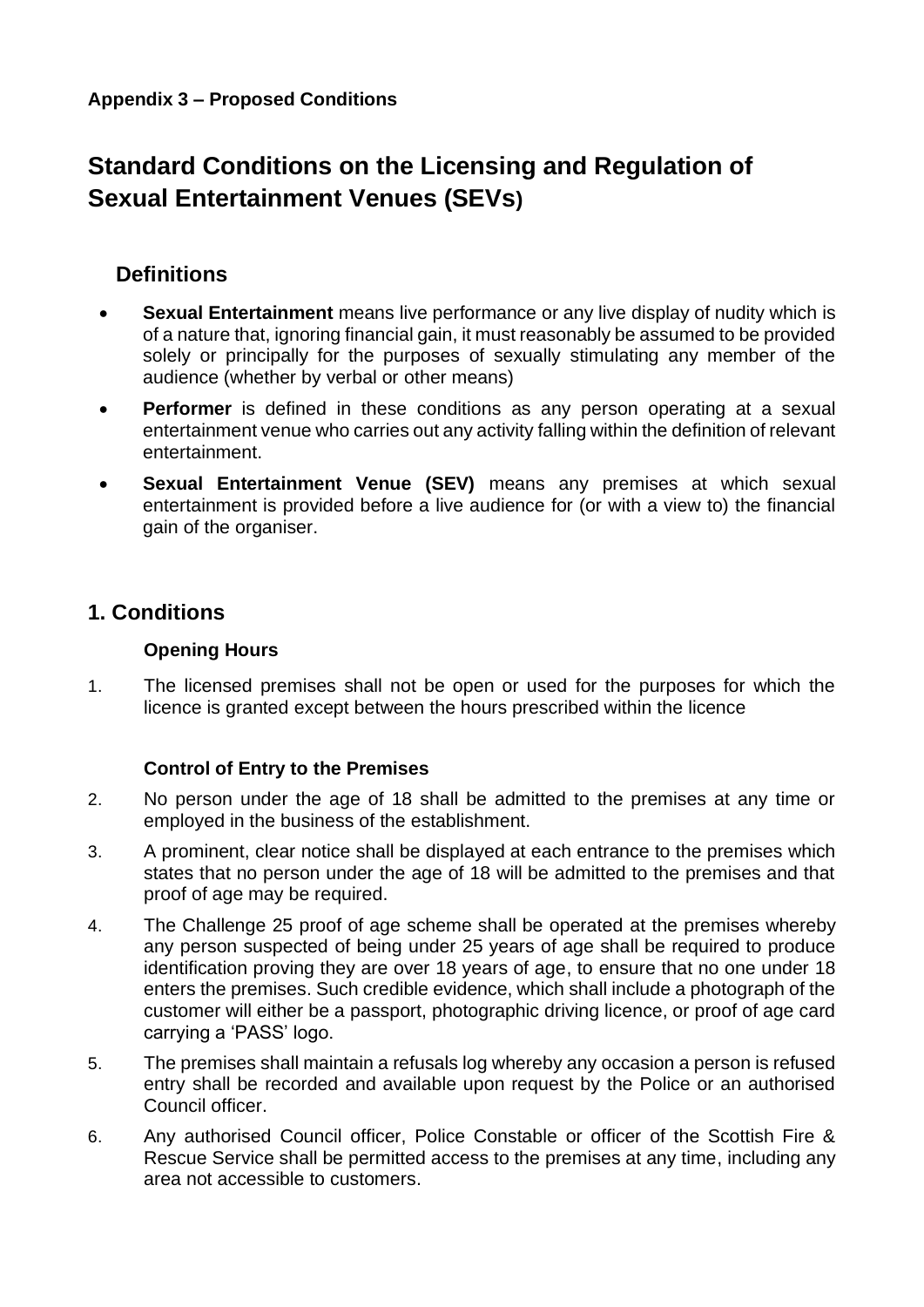## **Exhibition of SEV Licence**

- 7. A copy of the licence shall be prominently exhibited on the premises in a position that can easily be read by all persons frequenting the premises.
- 8. A copy of the licence and conditions attached to the licence shall be kept on the premises and be available for inspection by any of those persons referred to in condition 6.

## **Security & CCTV**

- 9. An adequate number of door supervisors registered in accordance with the Security Industry Authority (SIA) shall be on duty at all times whilst relevant entertainment is taking place.
- 10. A CCTV system shall be installed and working to the satisfaction of the Police and Council officers. The system shall cover the whole of the parts of the premises to which the public have access. This shall include external areas of the premises including the area immediately outside any entrance to, or exit from, the premises.
- 11. Notices shall be displayed at the entrance, and in prominent positions throughout the premises, advising that CCTV is in operation.
- 12. CCTV monitors covering the premises shall be available in an appropriate area of the premises where they can be viewed by Police or authorised Council officers during an inspection of the premises. This condition does not preclude further monitors being located in other parts of the premises.
- 13. All CCTV cameras shall continually record whilst the premises is open for licensable activity. All recordings shall be stored for a minimum period of 28 days.
- 14. Staff will be fully trained in the operation of the CCTV system and there shall be at least one member of staff on duty during trading hours who is able to provide a recording of any incident in a format that can be taken away to be viewed. The premises will provide copies of any recordings upon request by the police or any authorised Council officer within 24 hours of the request.
- 15. Each area where relevant entertainment is conducted shall be supervised by management and/or SIA accredited door supervisors and/or contain a panic alarm for the safety of performers. Additionally, all dance booths or cubicles will be equipped with a panic alarm.

## **Layout & External Appearance of Premises**

- 16. No display, advertisement, signage or other matter shall be exhibited so as to be visible from outside of the premises except:
	- 1.16.1 The name of the premises
	- 1.16.2 The opening hours of the premises
	- 1.16.3 Notice of any admission charge to the premises
	- 1.16.4 Any other notice required to be displayed by law or by these conditions
- 17. The external doors of the premises shall be fitted with a device to provide for their automatic closure and such devices shall be maintained in good working order.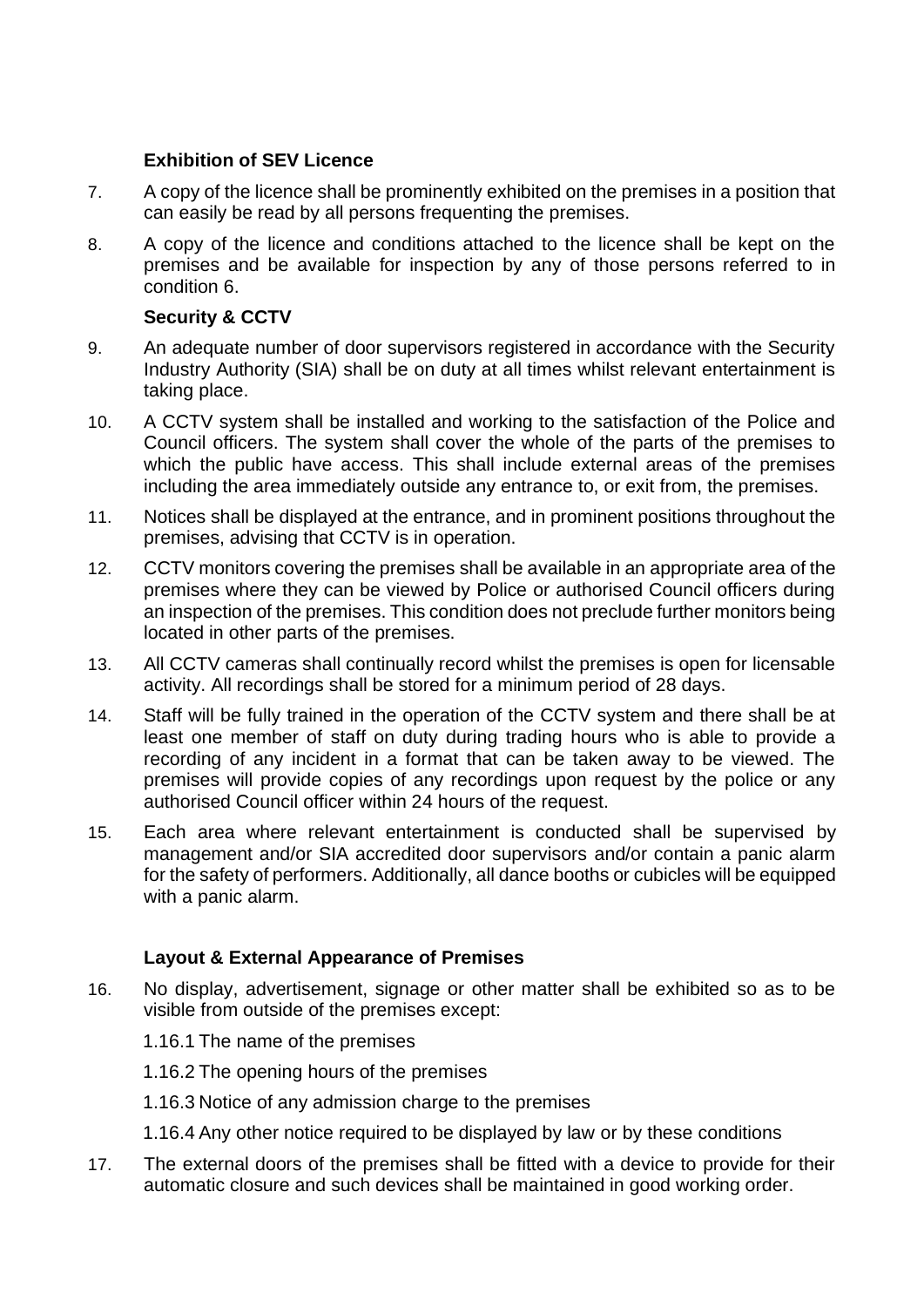- 18. The windows and openings of the licensed premises shall be of material of covered with material which will render the interior of the premises invisible to passers by.
- 19. The layout of the premises shall be such that performers cannot be seen from outside the premises.
- 20. Performers or other member of staff shall not stand in lobby, reception or foyer areas or outside the premises entrance for the purposes of greeting customers or encouraging customers to enter the venue.
- 21. There shall be no alterations to the layout plan of the premises without the prior written approval of the Council.

#### **Record Keeping**

- 22. A record of full names, dates of birth, and copies of photographic proof of age documents, nationality and contact details (address or telephone number) for all staff & performers shall be available on the premises for immediate inspection if requested by police or an authorised Council officer.
- 23. All staff and performers shall be eligible to work in the UK and proof of eligibility records shall be kept on the premises. The licence holder shall ensure that such records are regularly checked to ensure compliance.
- 24. An incident log shall be kept at the premises, and made available on request to an authorised Council officer or the Police, which will record the following:

1.24.1 All crimes reported to the premises;

1.24.2 All ejections of patrons;

1.24.3 Any incidents of disorder;

1.24.4 Any faults in the CCTV system;

1.24.5 Any refusal of the sale of alcohol;

1.24.6 Any breach of licence conditions reported by a performer

- 25. The incident log shall show the date and time of the incident, the name of the staff member reporting the incident, a brief description of the customer involved/name of performer where appropriate and brief details of the incident along with action taken by staff.
- 26. Staff shall complete the incident log as soon as reasonably practicable after any incident has occurred.
- 27. The incident log shall be kept in a place where it can be easily accessed by staff working at the premises and all staff shall be aware of the location of the incident log and the need to complete it in the case of any of the circumstances described above.

## **Performances**

- 28. Performers shall be aged not less than 18 years.
- 29. Sexual entertainment shall be given only by performers and the audience shall not be permitted to participate in the relevant entertainment.
- 30. Performers must only be present in the licensed area in a state of nudity when they are performing on stage or providing a private dance.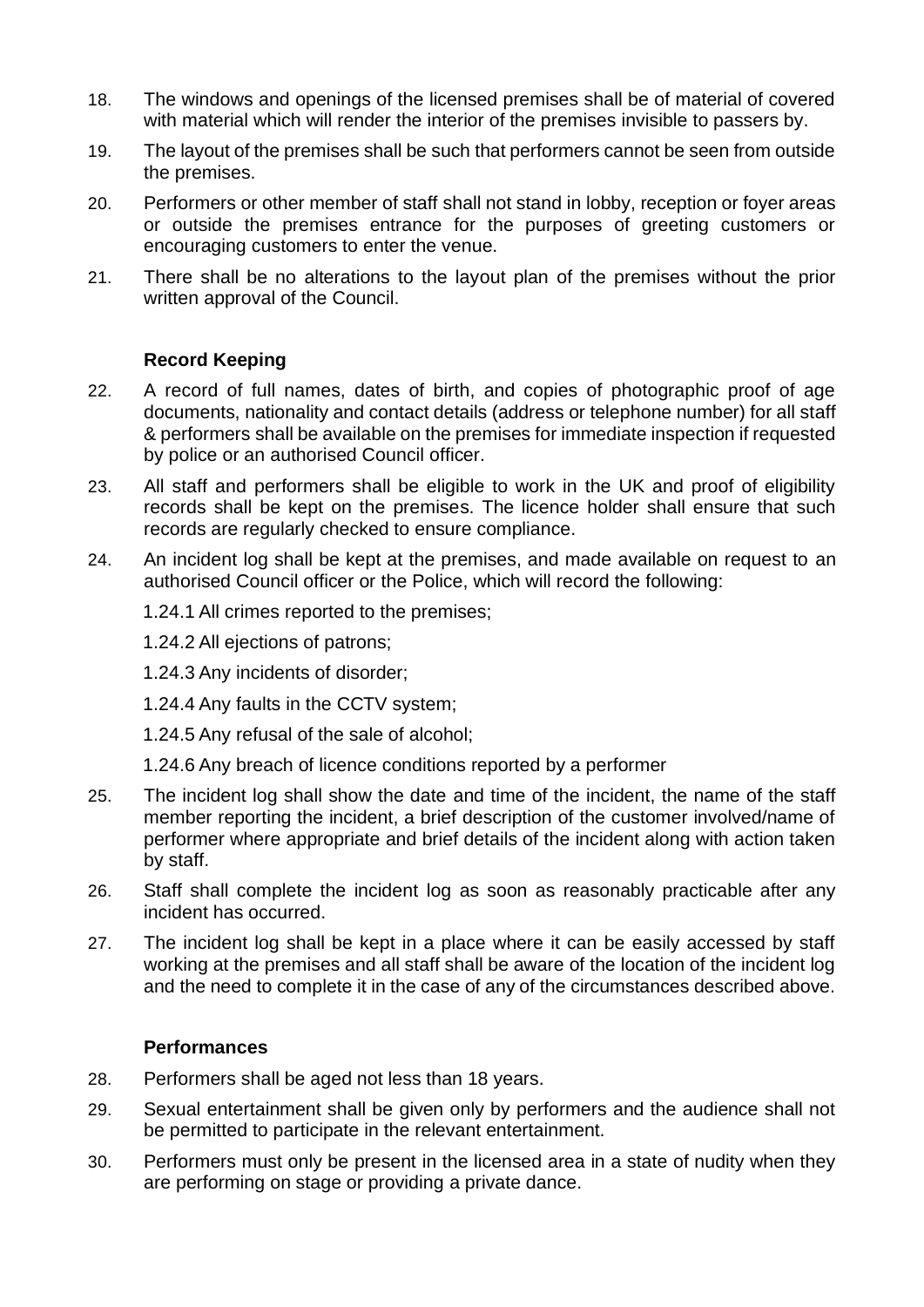- 31. Performers must redress fully immediately after each performance. Immediately after each performance, performers must fully redress in that they will have the same clothing on prior to the start of their performance.
- 32. Sexual entertainment shall take place only in the designated areas approved by the Council as shown on the licence plan.
- 33. The licence holder shall ensure that there will be no physical contact between performers and customers.
- 34. The licence holder will take all reasonable steps to ensure that performers will not provide any telephone number, address or any other personal contact information to any customer and that performers will not request any such personal contact from customers. The licence holder will take all reasonable steps to ensure that any such information given by a customer is surrendered to the premises manager as soon as is practicable.
- 35. The licence holder will take all reasonable steps to ensure that customers remain fully clothed at all times and that the performer will not remove any of the customer's clothing at any time.
- 36. The licence holder will ensure that there will be no photography or recording of any images or videos by customers on the premises.
- 37. Where sexual entertainment is provided in booths, or other areas of the premises where private performances are provided, the booth or area shall not have a door, curtain or other similar closure, the area shall constantly be monitored by CCTV, and access to the booth or other area shall be adequately supervised.
- 38. A price list shall be displayed in a prominent position giving the price and the duration of any sexual entertainment that will take place in private booths

#### **Premises Management & Staff Welfare**

- 39. The licence holder shall nominate a manager who will be responsible for the day-today running of the premises and will ensure that the manager operates the premises in accordance with these conditions.
- 40. Performers shall be provided with unrestricted access to secure and private changing facilities. Such changing facilities shall be secured so as not to be accessible to members of the public.
- 41. All entrances to private areas to which members of the public are not permitted access shall have clear signage stating that access is restricted.
- 42. Performers shall be provided with their own sanitary facilities separate from those used by customers.
- 43. Performers must be provided with an information pack which will include, as a minimum, the following information:
	- 1.43.1 A copy of the Sexual Entertainment Venue Licence, including these and any additional conditions applied by the Council.
	- 1.43.2 Details of any conditions or house rules applied by the licence holder or manager of the premises. This will include the level of any house fees and fines.
	- 1.43.3 Details of how to report crime to the relevant authority.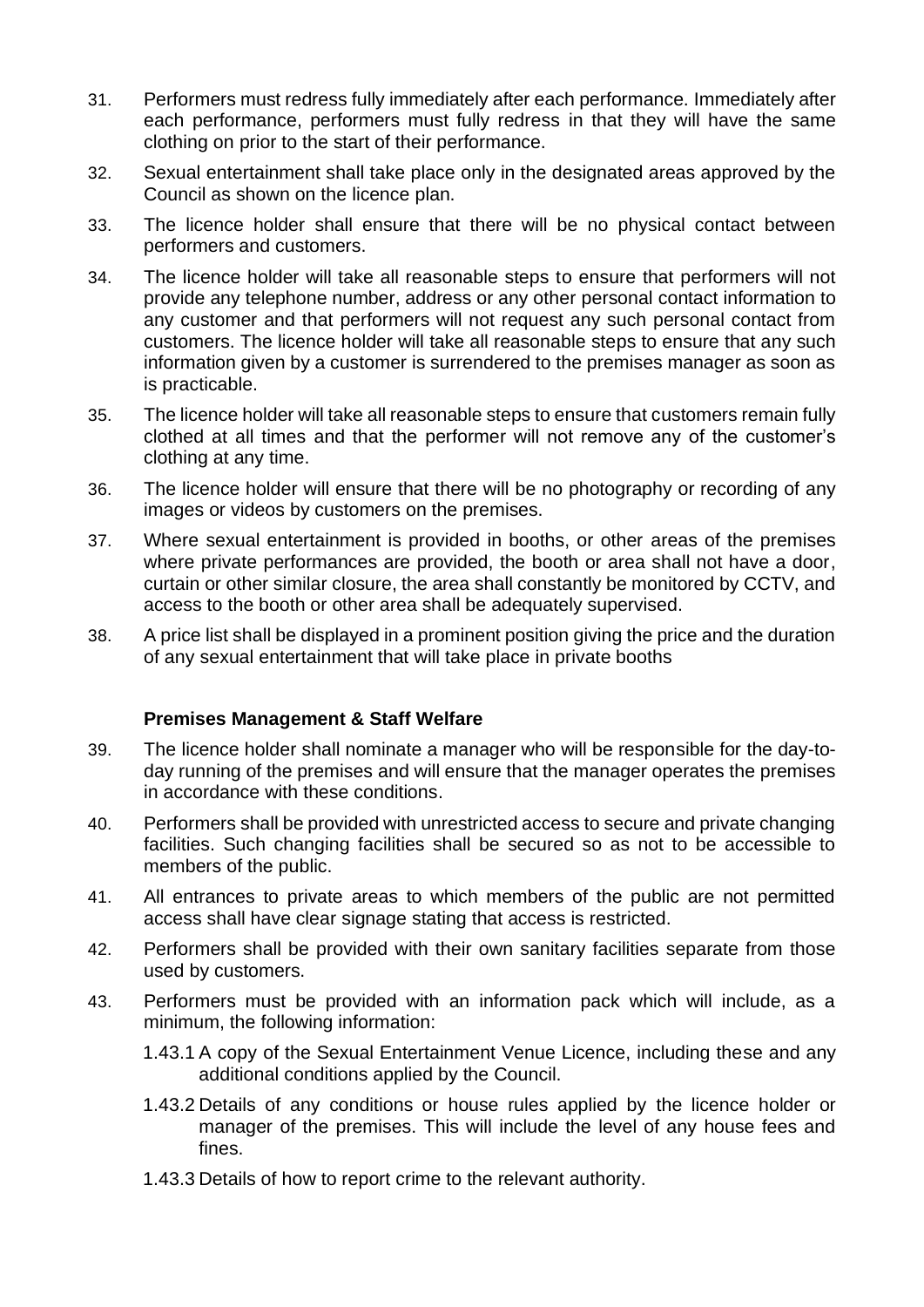- 1.43.4 Details of unions, trade organisations or other bodies that represent the interests of performers
- 1.43.5 Price lists for any sexual entertainment provided on the premises.
- 44. The information provided in the pack will be provided in the performers dressing rooms and will be available on request to the police or an authorised Council officer.
- 45. The licence holder shall have a Performers Welfare Policy in place at the premises.
- 46. The Performers Welfare Policy shall, at a minimum, state that
	- 1.46.1 Any performer concerned about the behaviour of a customer shall report the incident immediately to the Premises Manager (or any member of management on shift if the Premises Manager is not on the premises), who shall take immediate action to resolve the matter.
	- 1.46.2 Staff members must supervise the behaviour of customers at the premises constantly and shall intervene where any customer is acting inappropriately or is otherwise causing alarm or distress to a performer.
	- 1.46.3 Any customer behaving inappropriately will be ejected from the premises.
	- 1.46.4 Performers shall be provided with free drinking water on request.

#### **Touting for Business**

The licence holder must take reasonable steps to ensure that there shall be no touting for business for the premises in a public place by way of flyer, persons holding advertising boards, branded vehicles or personal solicitation.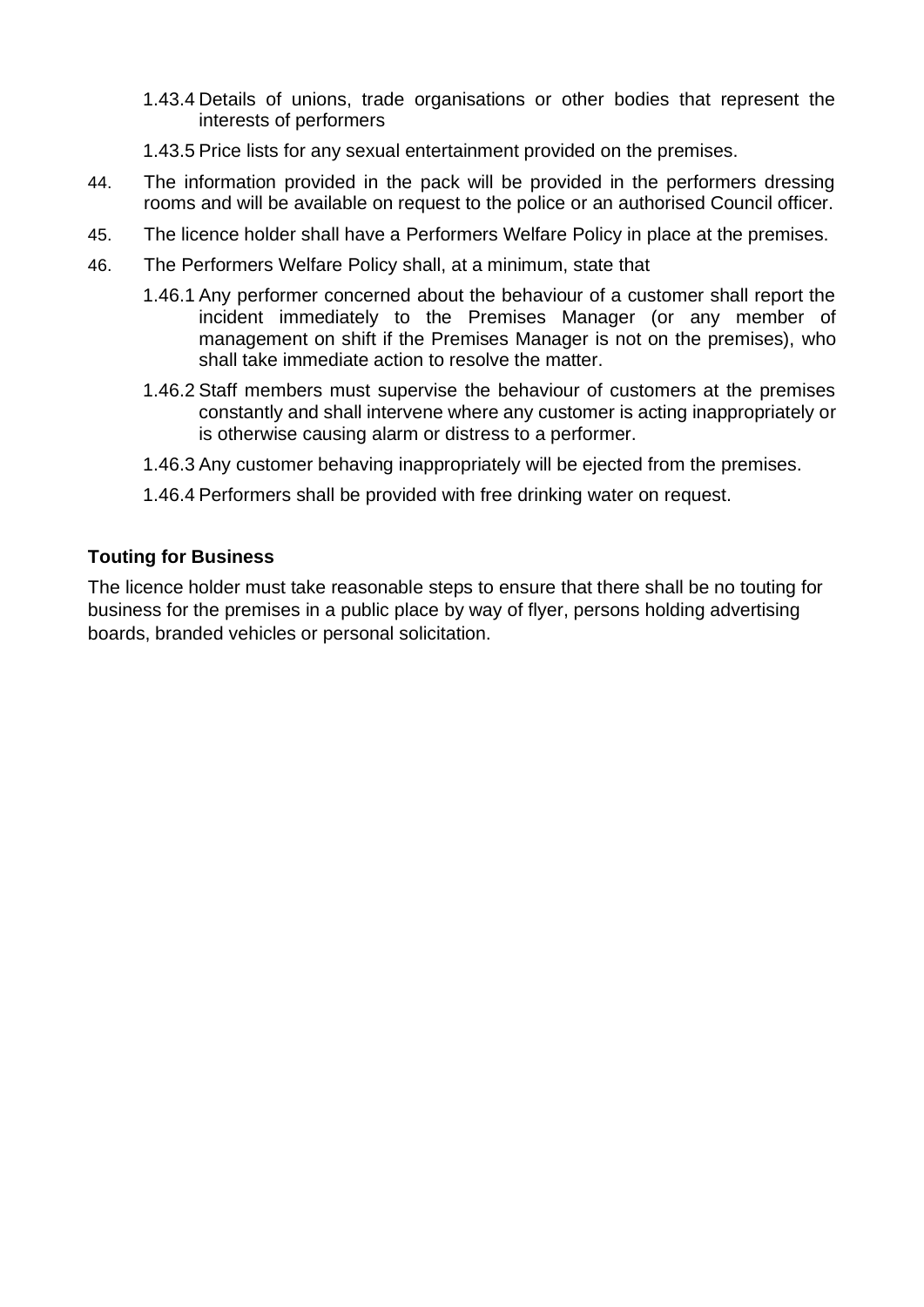#### **Appendix 4 - Proposed timeline**



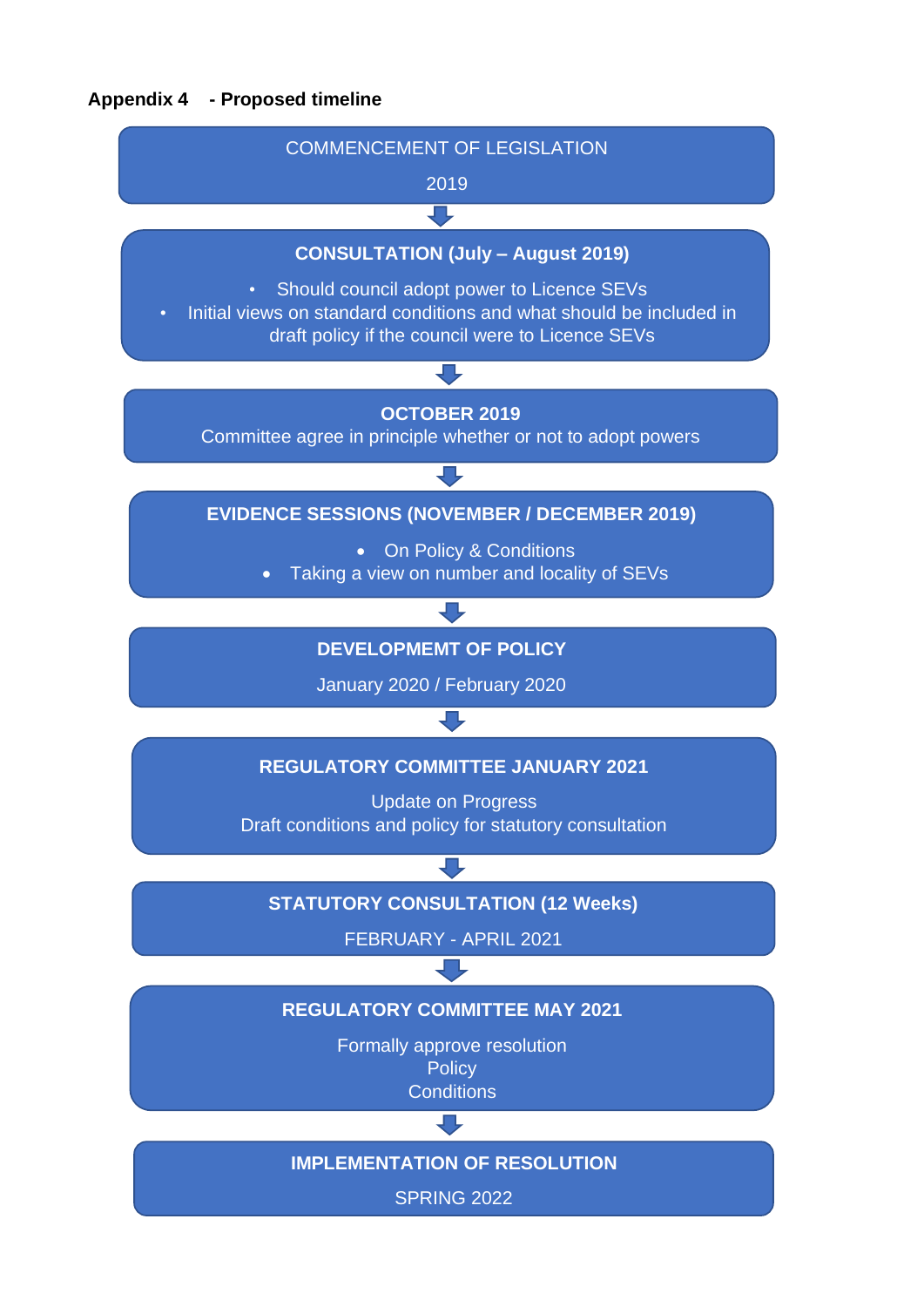## **Appendix 5 - Evidence Session Briefing Notes**

## **SEVs Evidence Hearings – Briefing Note**

## **Session One – 21 January 2019**

**Members Present:** Cllr Fullerton (Convener), Cllr Dixon (Vice-Convener), Cllr Doran, Cllr Mitchell, Cllr Rae, Cllr Howie.

The first evidential hearing on the proposed introduction of a licensing system for Sexual Entertainment Venues (SEVs) heard from Community/Interest Groups and members of the public. The Committee heard from the following participants who each had ten minutes to address the Committee, after which members had the opportunity to ask questions of the participants in order to focus any part of their submission. The Committee heard from the following participants:

- Councillor Gavin Barrie
- Sir Richard Rowley
- Colin Stone
- John Loudon
- Lesley Johnston & Caroline Burrell Edinburgh Violence Against Women Partnership

Full coverage of the evidence session can be viewed on the Council's webcasting site [here.](https://edinburgh.public-i.tv/core/portal/webcast_interactive/467129) A summary of each contribution is below:

## Participant One – Cllr Gavin Barrie

- Supports the introduction of a licensing scheme for SEVs
- A licensing scheme would support keys aims of preservation of public safety & prevention of crime & disorder
- Council & other agencies would have greater access to and control over SEVs premises than they do at present
- Does not think the Council would experience same issues as it did when dealing with licensing of saunas & massage parlours. Cllr Barrie was Convener of the Regulatory & Licensing Sub-Committee during this period
- Conditions in police response to initial consultation were useful

## Participant Two – Sir Richard Rowley – CEO, Mansley Group

- Represented the owners of serviced apartments on Bread St next to two SEVs
- Guests often comment on their disappointment regarding the advertising on outside of premises and this created a perception problem for the area
- Supports the licensing of SEVs and asked for consideration to be given to particular conditions relating to the appropriate advertisement of SEVs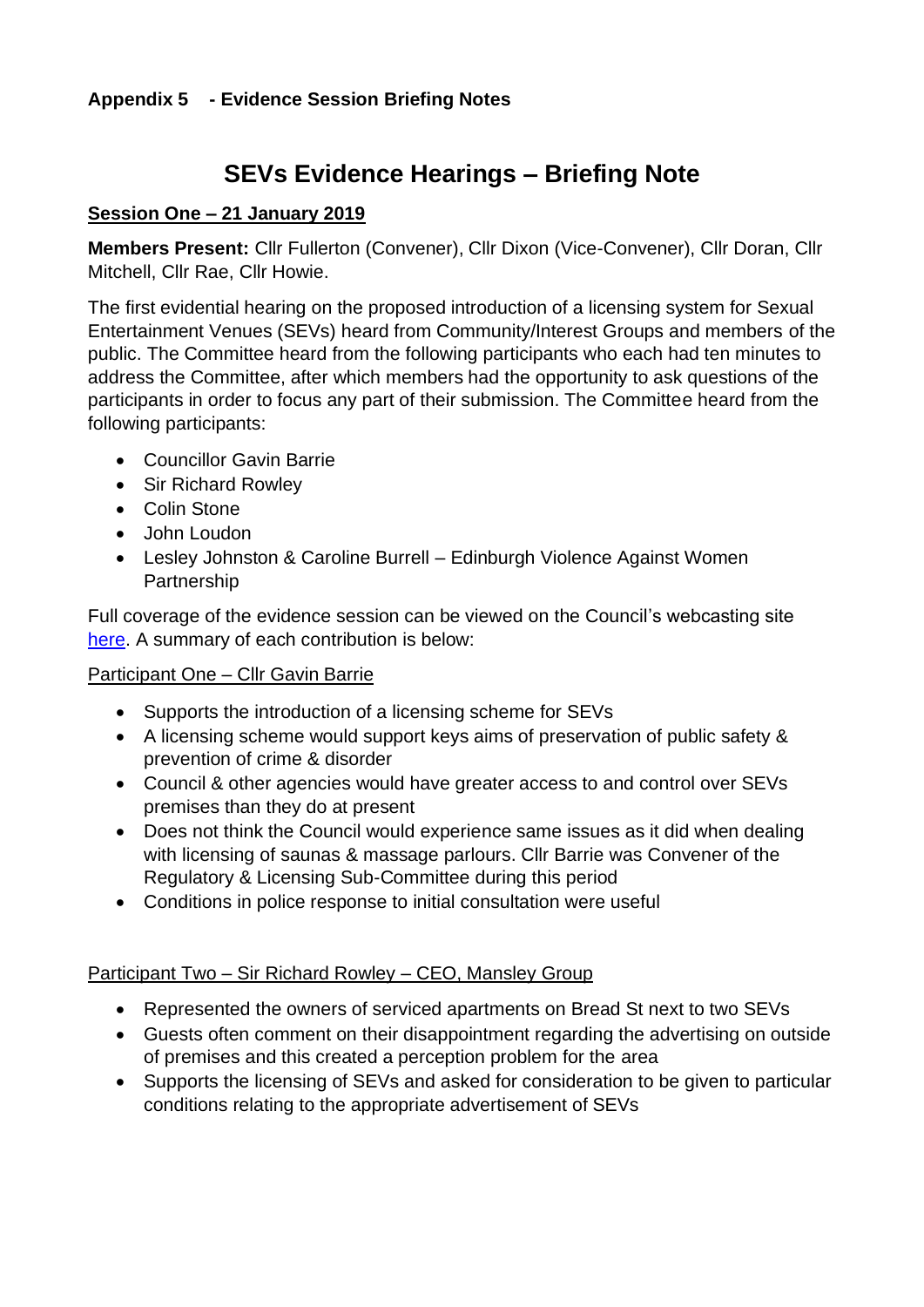## Participant Three - Colin Stone – Princes Court Residents Association

- Princes Court Residents Association is a development of 66 residential flats in High Riggs
- Concerned that SEV premises can open in any location
- Residents must walk past SEV premises to get to shops etc which can be intimidating
- Would welcome a licensing system which prevents premises offering this type of entertainment at will
- Conditions that limit the impact on residents and regulate the appearance and advertisement of SEV premises would be welcome

## Participant Four - John Loudon – Cramond & Barnton Community Council

- Previous licensing lawyer and had previously opposed regulation of such venues, however current proposals have a degree of common sense
- Having represented clients of similar venues, premises are well managed and generally keep a low profile. They do not generate a high number of complaints from residents
- The Police Scotland response to the initial consultation broadly made sense
- The Council should take a common-sense approach when dealing with any SEV licence application

## Lesley Johnston & Caroline Burrell – Edinburgh Violence Against Women Partnership (VAWP) & Edinburgh Rape Crisis Centre (ERCC)

- VAWP support the introduction of a licensing system for SEVs and recommend that this should set a limit of zero premises in Edinburgh, which would send a powerful message
- The number of women and girls who require support, as a result of being affected by various forms of gender-based violence, is increasing
- From their experience, a number of women who are employed or self-employed in the sexual entertainment industry have been exposed to multiple forms of harm and abuse and are often forced or coerced into working in these types of premises
- SEVs contribute to culture of sexual objectification and exploitation of women. Operation of SEVs are inconsistent with CEC city strategic vision as well as the national Equally Safe Strategy. SEVs also create issues around consent and the expectation of access to sex
- Concerned that abuse, violence & objectification experienced by women working in SEVs breaches their human rights, particularly Articles 3, 8 & 14 of the Human **Rights Act**
- If SEVs licences were granted by the Council, VAWP would consider that Council would be in breach of its equality duty & gender equality duty to protect women & children
- If zero limit set, the activity would not be driven underground as there is no demand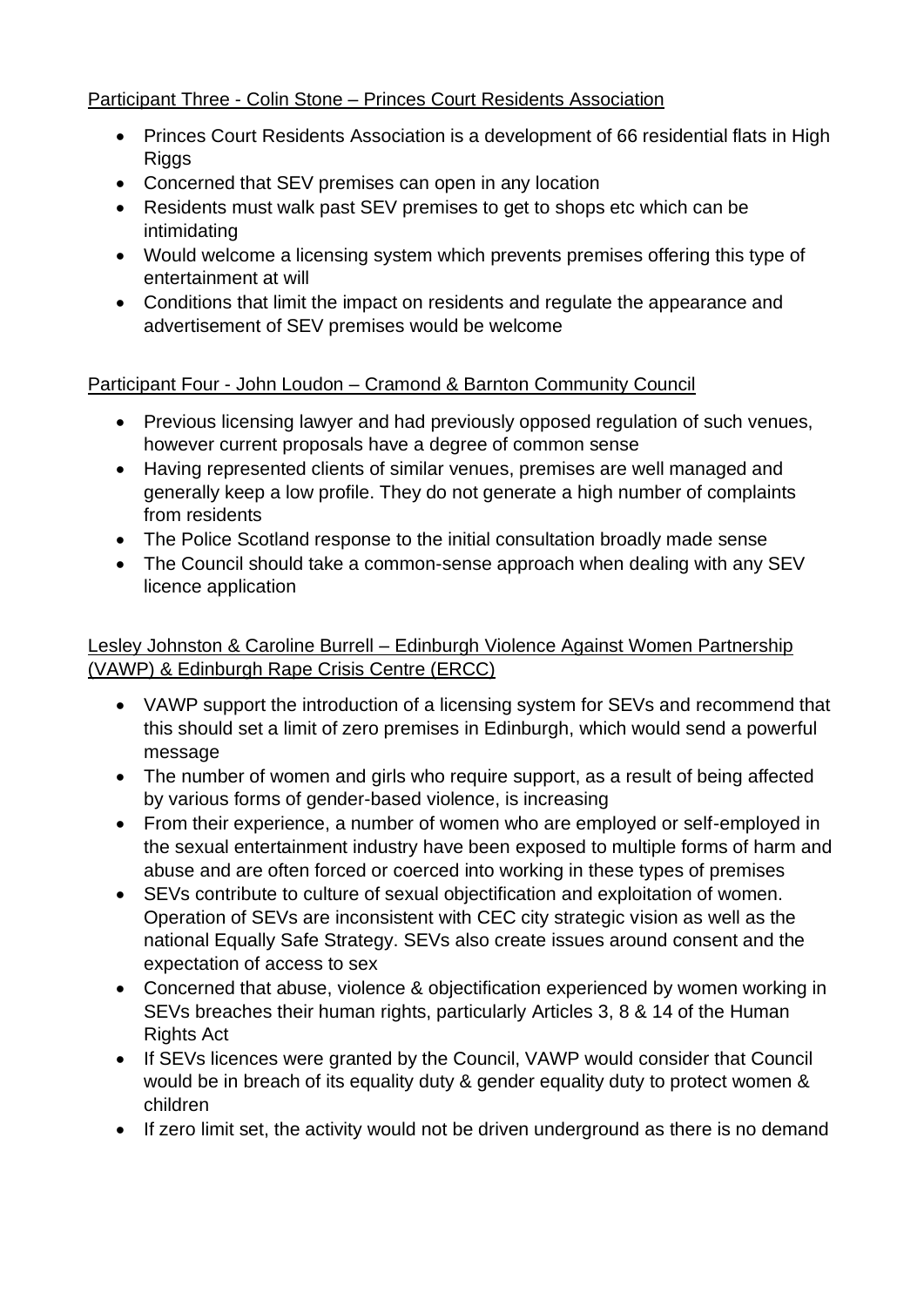## **Session Two – 31 January 2020**

**Members Present:** Cllr Fullerton (Convener), Cllr Dixon (Vice-Convener), Cllr Doran, Cllr Rae, Cllr Howie, Cllr Rose.

The second evidential hearing on the proposed introduction of a licensing system for Sexual Entertainment Venues (SEVs) heard from the following organisations:

- Police Scotland
- NHS Scotland
- Licensing Standards Officers

Each participant had ten minutes to address the Committee, after which members had the opportunity to ask questions of the participants in order to focus any aspect of their submission.

Full coverage of the evidence session can be viewed on the Council's webcasting site by clicking [here.](https://edinburgh.public-i.tv/core/portal/webcast_interactive/467140)

A summary of each contribution is below:

## Participant One - Police Scotland (Chief Inspector Murray Starkey & Sergeant John Young)

- Five SEVs premises currently exist in Edinburgh, although one currently not operating. All have a Premises Licence to sell alcohol under Licensing (Scotland) Act 2005 and effectively act as pubs
- Police & Licensing Board currently have limited powers regarding regulation of these premises unless directly attributed to the sale of alcohol
- Premises regularly inspected by officers as part of night-time economy. No significant concerns have been identified at any of the premises as a result of those inspections
- Crime statistics within 250m radius of premises show there is an issue with minor assault & anti-social behaviour. However, this must be balanced against the fact this forms part of a busy area with shops and licenced premises as well as being a major thoroughfare. Incidents & crimes directly connected to the premises are low
- Premises should be licenced in order that police and Council officers have further powers and that conditions be applied to ensure the safety of staff & customers
- Licence conditions to be considered include CCTV, Management of premises & advertising among others

Participant Two – NHS Scotland (Jim Sherval & Yvonne Kerr)

- Would like to see a zero-limit applied in respect of the number of SEV licences. NHS Scotland defines gender-based violence as including commercial sexual exploitation such as lap-dancing. Also included within the Scottish Government's Equally Safe Strategy
- Health Service has seen several mental health issues arise from the sexual objectification of women. Consequently, NHS Scotland are currently involved in education programmes, mainly with young men, on this subject along with a range of other issues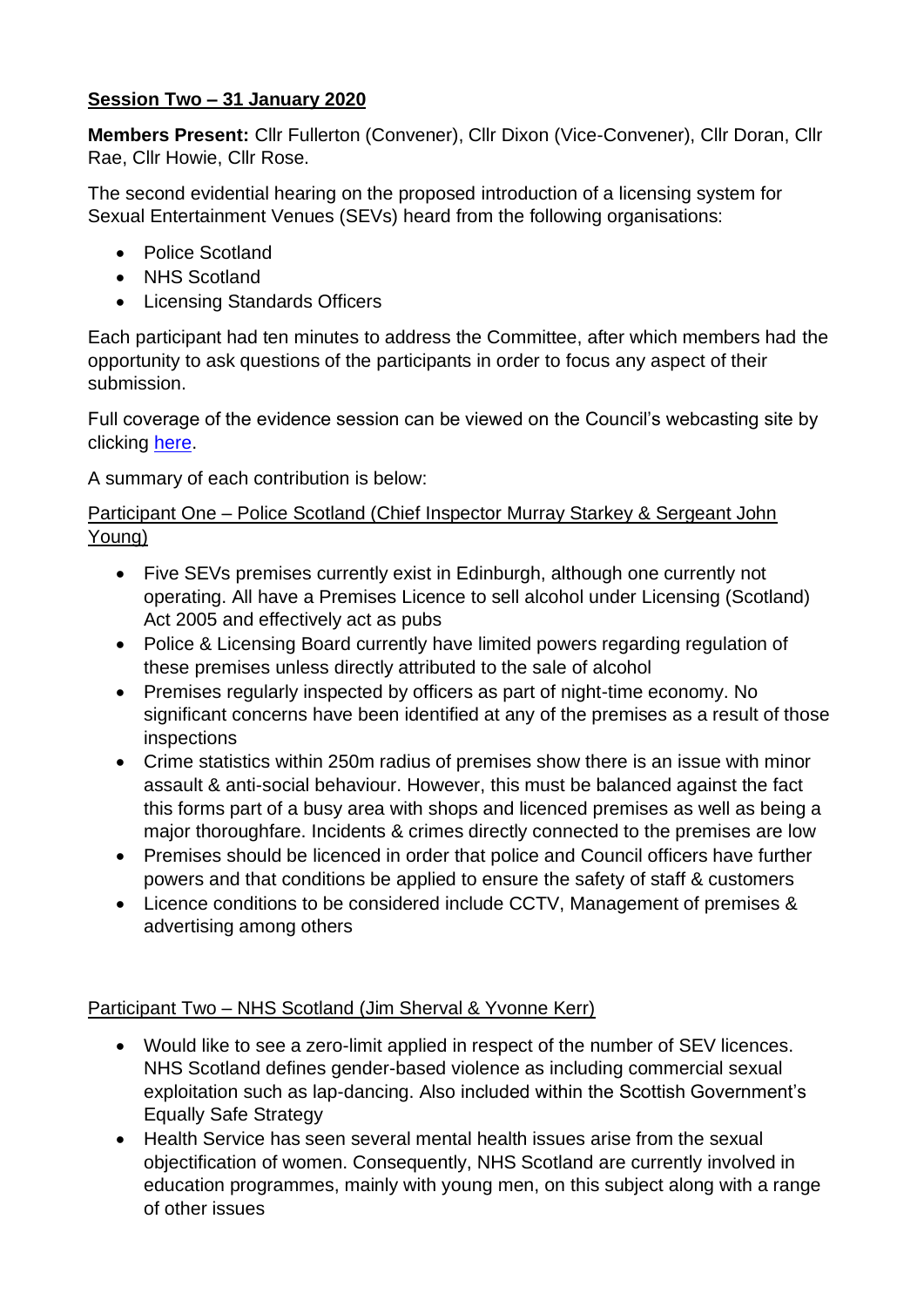- The Wishes Service, set up to help vulnerable women, deals with a lot of women who are involved in the sex industry, including lap-dancing, in some form. Common characteristics of the women who have used the service include; having multiple complex vulnerabilities; lack of empowerment; traumatic backgrounds; history of mental health issues; substance misuse
- Several barriers exist which mean it can be difficult for women in SEVs to access the help they require

## Participant Three – Licensing Standards (Tom Veitch, Team Leader)

- Licensing Standards deal primarily with the sale of alcohol in relation to SEVs and premises are inspected on this basis. Currently, officers do not have any general concerns with any premises
- Small number of complaints received over the last 3 years in relation to SEV premises

Committee may wish to consider conditions in relation to human trafficking, record management and staff training records although ultimately a decision for Committee

## **Session Three (Part One) – 17 February 2020**

**Members Present:** Cllr Fullerton (Convener), Cllr Dixon (Vice-Convener), Cllr Doran, Cllr Rae, Cllr Rose.

The third evidential hearing on the proposed introduction of a licensing system for Sexual Entertainment Venues (SEVs) heard from the following premises:

- Fantasy Palace
- Burke & Hare
- Babydolls No.1 Showbar
- The Western Bar
- The Liquorice Club

Each participant had ten minutes to address the Committee, after which members had the opportunity to ask questions of the participants in order to focus any particular aspect of their submission. In order to encourage participation, the session was a closed meeting and was not broadcast or recorded for the Council's webcasting site.

A summary of each contribution is below:

## Participant One – Fantasy Palace

- Appearing on behalf of Fantasy Palace were the operators, one performer and agent. The operators are very well known within the Edinburgh licensed trade and opened the premises in 2003. The premises entrance also has a separate bar & restaurant. Access to the premises is one door wide on Shandwick Place and is discreet. Identification and right to work checks are carried out for all staff before they begin working at the premises.
- Customers and performers feel safe on the premises. The operators want to create a safe environment and have appropriate security staff and CCTV in place. Several performers have worked there for a number of years which demonstrates it is a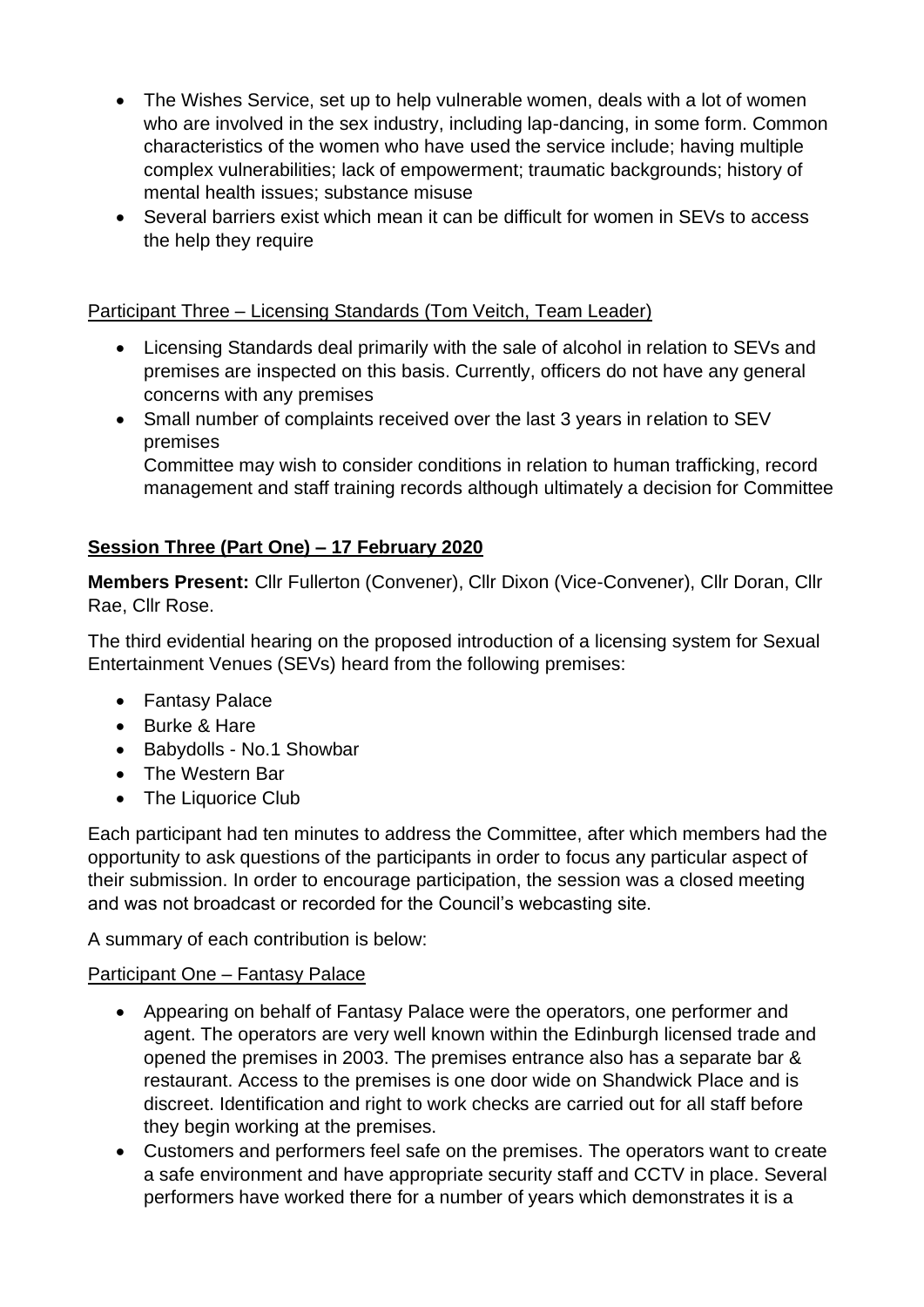good place to work. Security staff ensure that performers get to their car or taxi safely at the end of their shift.

- There are approximately 25-35 self-employed performers in total who dance at the premises. The performers are charged house fees.
- The operators have no issue with a licensing regime being introduced to help improve aspects such as health and safety. The level of application fees set by the Council will determine whether this charge is passed on to the performers.
- If the Committee agree to set a zero-limit in Edinburgh, this would have a huge impact on the business and would result in redundancies, including bar and cleaning staff. There would also be concerns that the activity would be driven underground into unregulated environments.
- The performer present confirmed that she had worked at the premises for 11 years and was grateful for what she had gained from working in the industry. If a zero limit was introduced, performers could fall into Universal Credit or move into types of online work which is unsafe. By performing in a SEV premises, it offers a degree of discretion. The performer informed the Committee that she felt safe when working as there is appropriate security and it is within the operator's interest to ensure safety. Otherwise performers would go elsewhere.

## Participant Two – Burke & Hare

- Representing the Burke & Hare were the premises manager, two performers and an agent. The business is well established in Edinburgh and been in operation for several years. There are approximately 25 self-employed performers on the rota. Identification and right to work checks are carried out for all staff. The premises also provide changing facilities for the performers.
- The performers are charged house fees.
- The premises have door staff who deal with any issues. There is CCTV system in place which is monitored from the bar area or which can be accessed remotely if required. An incident report log is also kept behind the bar.
- The performers informed the Committee that they had worked at the premises for nine and ten years respectively and had always felt safe. There are cameras in each booth and if there are any issues with customers, there is always staff close at hand to assist. However, the majority of customers do not cause any problems and know how to behave.
- The performers communicated their concerns over a zero limit of SEVs being introduced. This could lead to financial difficulties for performers as some may be forced to move to perform at private, unregulated events which can be lucrative but also very unsafe. Performing in SEVs can supplement other incomes and a zerolimit would put that at risk and lead to financial difficulties. Furthermore, the performers enjoyed dancing and performing and would not want to see this taken away from them.

## Participant Three – Babydolls – No.1 Showbar

• In attendance were the owner and legal agents. The Committee were provided with an information pack which contained a copy of a 'toolkit' which is given to all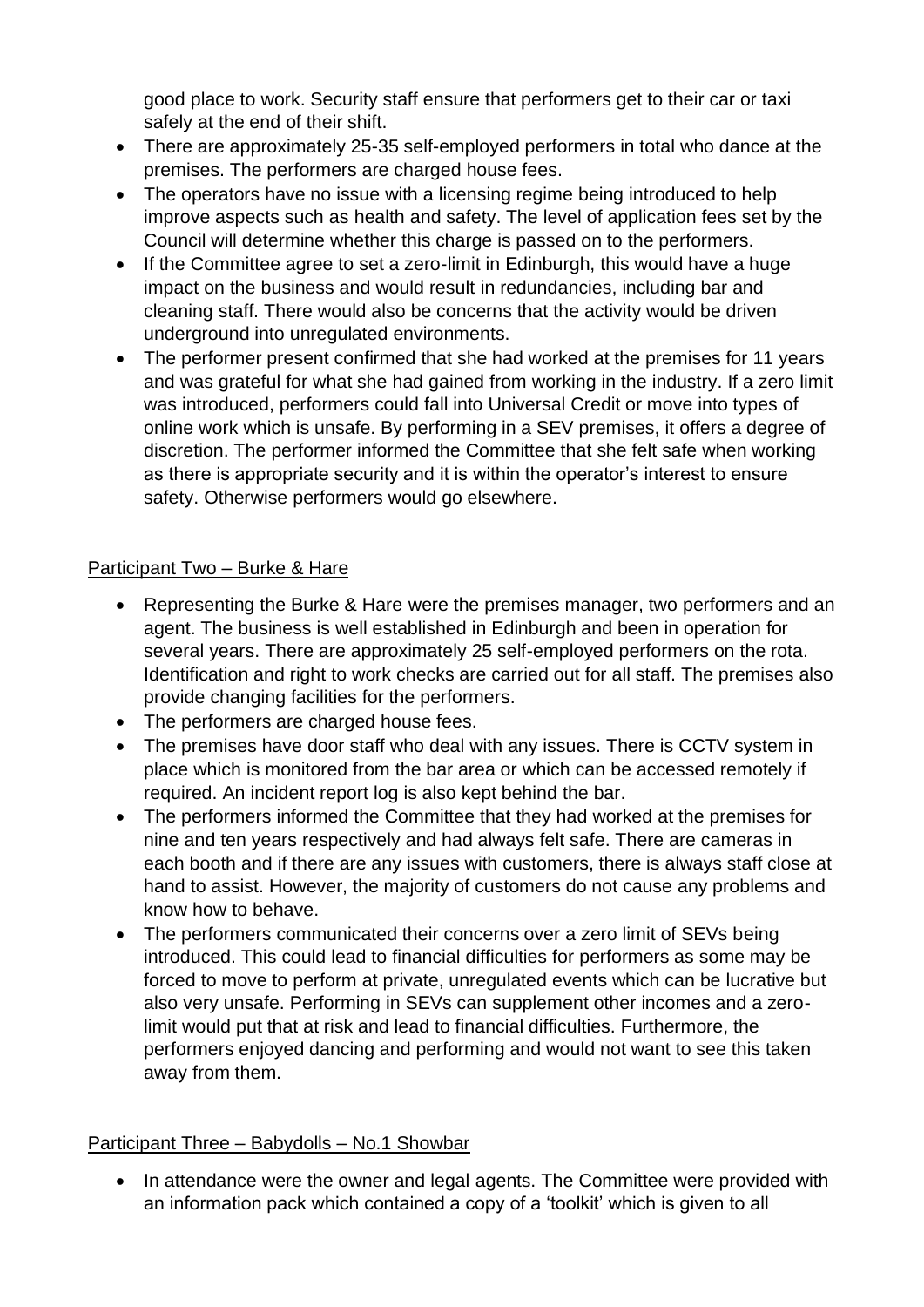performers when they join the premises. The premises have operated 7 nights per week since 2002, with no issues. The operator has been running premises for over 20 years in Edinburgh and Glasgow. There are approximately 25 self-employed performers on the rota. Performers are charged on a percentage basis and no house fees are applied.

- The operators have no issue with the introduction of a licensing scheme. Identification and right to work checks are carried out for all staff and performers and the operators are mindful of protection against human trafficking. Full documentation is kept on site should authorities require access.
- The premises have signage within the premises to remind customers of house rules and customers are informed of the rules by staff as they enter the premises. There is also CCTV in place with footage retained for 28 days and door staff employed. The premises also have changing and break facilities for performers to use.
- The operators employ a 'buddy system' whereby new performers are paired with an experienced performer to help them at the start. New performers are also given a 7 day trial period, at the end of which the performer and premises can confirm if they are happy with the arrangements. Performers are also included in the staff grievance procedures. Nightly briefings take place with all staff followed by a debriefing at end of each shift. The premises also operate a 'safe home' policy to ensure that all performers are able to get to their car/taxi etc safely at the end of each shift.
- Feedback from performers has been very positive. They enjoy working at the premises and some dance as means of expression and empowerment. They also enjoy the flexible working arrangements and the financial benefits that can help pay living costs or assist students fund their education, for example. All felt safe when on the premises. Performers also objected to being labelled as sex-workers as this can imply things like prostitution. Performers view exotic dance is a form of entertainment.
- A zero-limit of SEVs would have a significant impact on the industry and the business would close. Activities would be driven underground into an unsafe and unregulated environment

## Participant Four - Western Bar

- Appearing on behalf of the Western Bar were the premises owner, premises manager and agent. The premises have been under the current ownership for 35 years. The premises manager has been employed for 20 years and a number of other staff and performers have worked at the premises for several years. The premises have appropriate CCTV in place and safety is paramount to the owner.
- Performers are self-employed and are charged house fees.
- A zero-limit would lead to unemployment for performers in addition to cleaning, bar and door staff. Would also be concerned that activities would be driven away from the current safe environment that they provide.
- The owner was not aware of the concerns of residents who had stated that they felt intimidated when passing by the premises. The business employs experienced and helpful door staff who have been with the business for 15 years. The area outside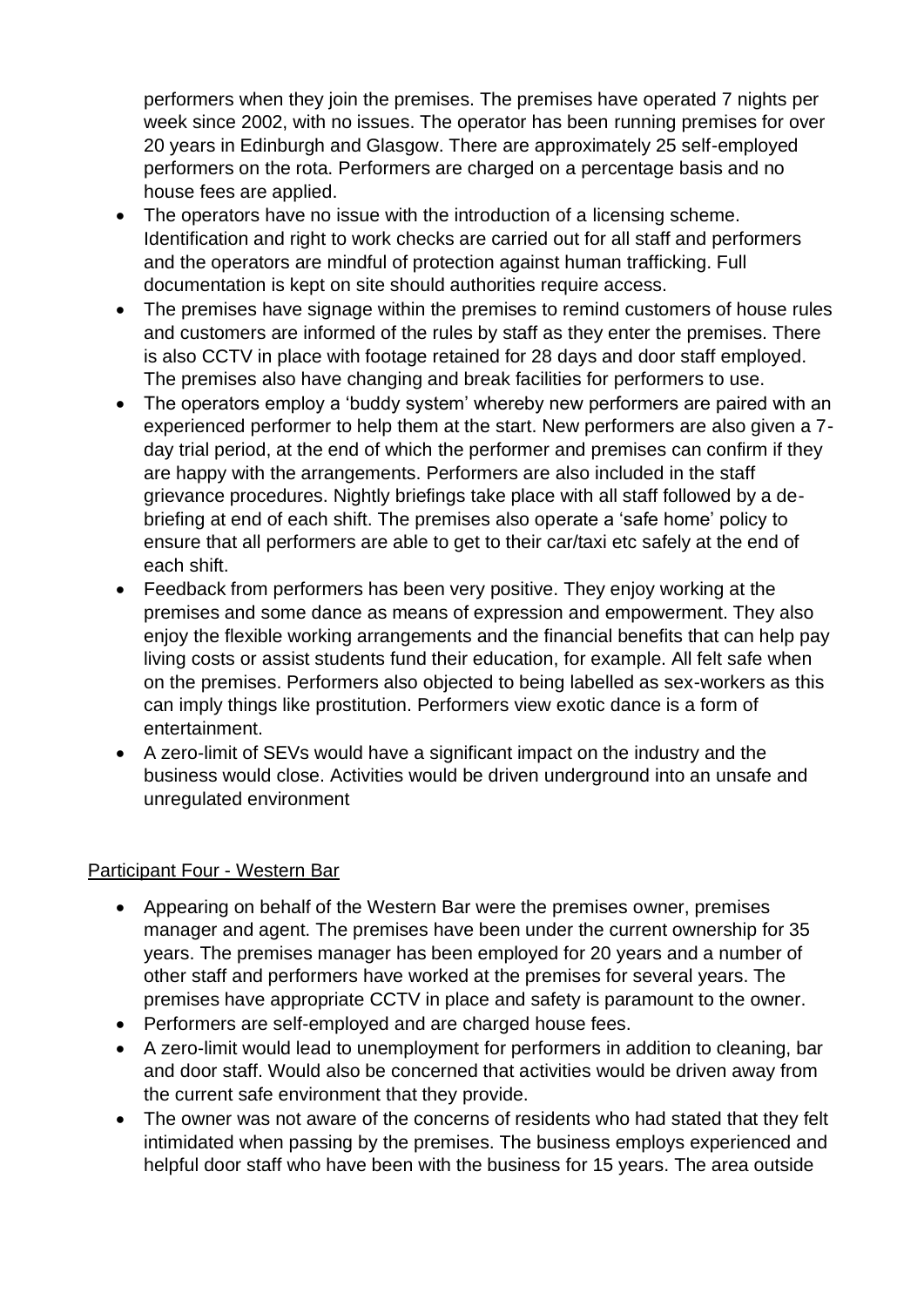the premises is narrow and can be extremely busy. The owner would work to help better manage the area, now that they had been made aware.

• The owners are well known within the trade and would comply with the conditions that would be brought in by any licensing scheme. The premises do not cause any issues and provide the performers with a safe space in which to operate.

## Participant Five – Liquorice Club

- Representing the Liquorice Club were the owner (same as the Western Bar), premises manager and agent. The premises were first opened in 1999 have been closed since 2015 for renovation work to be completed.
- There is no date set for the premises to re-open as it the owner is looking to complete work on other properties in the city before committing further resources to the property. Some staff who previously worked at premises are currently working at the Western Bar.
- The premises previously had a bad reputation and accordingly the owners are hopeful of upgrading and re-opening the premises soon.

## **Session Three (Part Two) - 31 January 2020**

**Members Present:** Cllr Fullerton (Convener), Cllr Dixon (Vice-Convener), Cllr Doran, Cllr Rae, Cllr Rose.

The third evidential hearing on the proposed introduction of a licensing system for Sexual Entertainment Venues (SEVs) heard from performers and performer union representatives from the SEVs trade. In order to encourage participation, the session was a closed meeting and was not broadcast or recorded for the Council's webcasting site.

The performers, some of whom also acted as union reps, addressed the Committee as one group. After which members had the opportunity to ask questions of the participants in order to focus any aspect of their submission and the wider proposal of a licensing scheme being introduced. The unions represented included United Voices of the World and the East London Strippers Collective. All those contributing to the meeting currently worked, or had previous experience of working, in one of the SEVs premises in Edinburgh and around the UK.

A summary of the performers contributions is below:

- Performers come from a range of backgrounds with some using it to supplement income from other employment. There are more students involved in the trade than before with, undergraduate, postgraduate and PHD students working to help finance their education. Performers benefit from the flexibility that comes with working in the trade which allow them to combine things like studies, childcare or second jobs with performing. Performing is also seen a method of creative expression.
- The group were grateful to be included in the consultation and were happy to further engage. Some SEVs policies which had been agreed in England had not included performers in any consultation, leaving performers feeling let down by the lack of